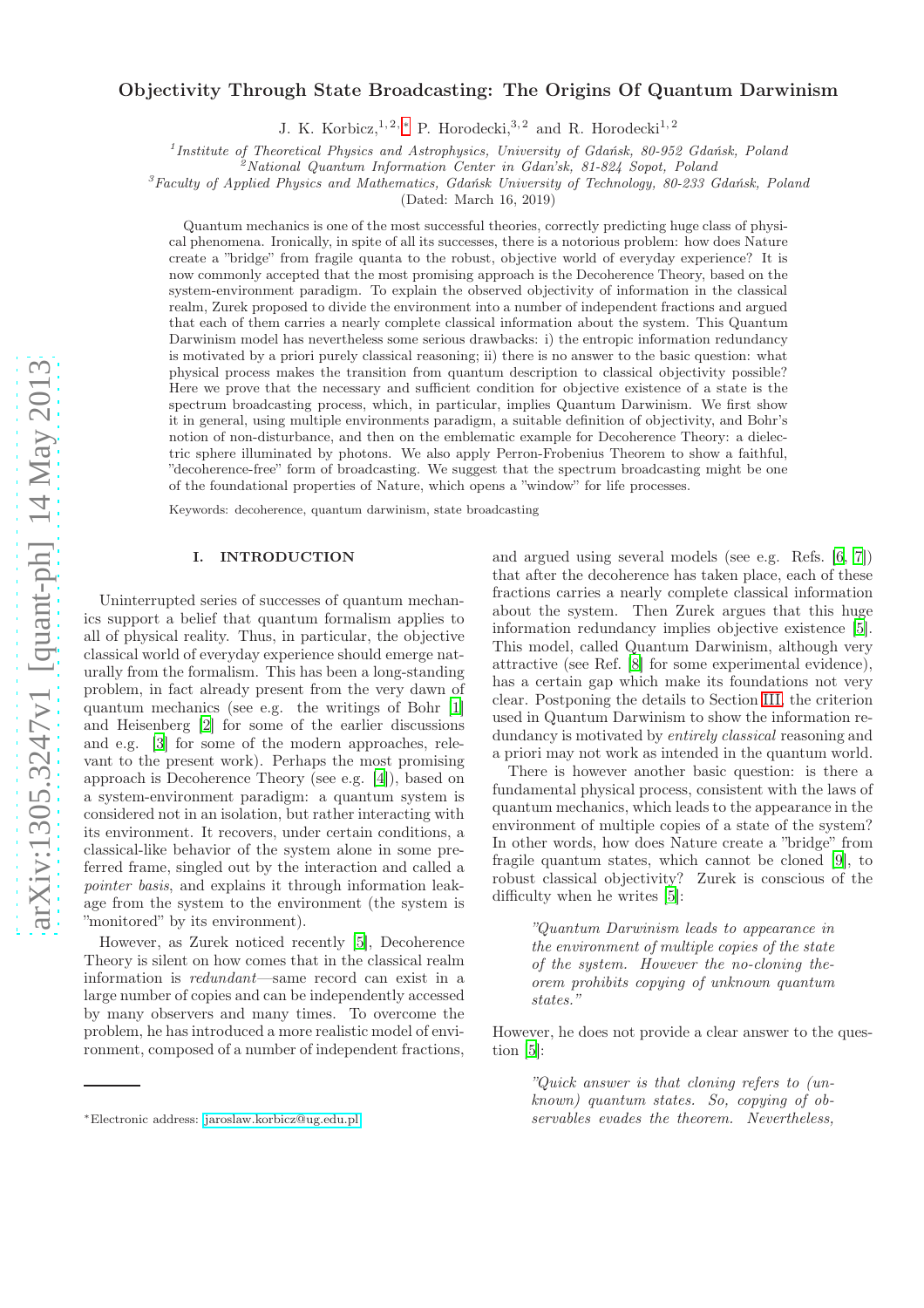the tension between the prohibition on cloning and the need for copying is revealing: It leads to breaking of unitary symmetry implied by the superposition principle, [...]"

But the no-cloning theorem prohibits only uncorrelated copies of the state of the system, whereas it leaves open a possibility of producing correlated ones. This is the essence of state broadcasting—a process aimed at proliferating a given state through correlated copies [\[10](#page-13-8)]. In this work we identify a weaker form of state broadcasting— spectrum broadcasting, introduced in Ref. [\[11\]](#page-13-9), as the fundamental physical process, consistent with quantum mechanical laws, which leads to the perceived objectivity of classical information, and as a result recover Quantum Darwinism (as a limiting point). We do it first in full generality, using a definition of objective existence due to Zurek [\[5\]](#page-13-3) and Bohr's notion of non-disturbance [\[12](#page-13-10), [13\]](#page-13-11). Then, in one of the emblematic examples of Decoherence Theory and Quantum Darwinism: a small dielectric sphere illuminated by photons (see e.g. Refs. [\[6,](#page-13-4) [14](#page-13-12)[–17\]](#page-13-13)). The recognition of the underlying spectrum broadcasting mechanism has been possible due to a paradigmatic shift in the core object of the analysis. From a partial state of the system (Decoherence Theory) or informationtheoretical quantities like mutual information (Quantum Darwinism) to a full quantum state of the system and the observed environment. This also opens a possibility for direct experimental tests using e.g. quantum state tomography [\[18](#page-13-14)].

### <span id="page-1-3"></span>II. OBJECTIVE EXISTENCE NEEDS STATE BROADCASTING

What does it mean that something *objectively exists*? What does it mean for information? For the purpose of this study we employ the definition from Ref. [\[5\]](#page-13-3):

**Definition 1 (Objectivity)** A state of the system  $S$  exists objectively if "[...]many observers can find out the state of S independently, and without perturbing it."

In what follows we will try to make this definition as precise as possible and investigate its consequences. The natural setting for this is Quantum Darwinism [\[5\]](#page-13-3): the quantum system of interest S interacts with multiple environments  $E_1, \ldots, E_N$  (denoted collectively as  $E$ ), also modeled as quantum systems. The environments (or their collections) are monitored by independent observers (environmental observers) and here we do not assume symmetric environments—they can be all different. The system-environment interaction is such that it leads to a full decoherence: there exists a time scale  $\tau_D$ , called decoherence time, such that asymptotically for interaction times  $t \gg \tau_D$ : i) there emerges a unique, stable in time preferred basis  $|i\rangle$ , so called *pointer basis*, in the system's Hilbert space; ii) the reduced state of the system  $\rho_S$  becomes stable and diagonal in the preferred basis:

<span id="page-1-1"></span>
$$
\varrho_S \equiv \text{Tr}_{E}\varrho_{S:E} \approx \sum_{i} p_i |i\rangle\langle i|,\tag{1}
$$

where  $p_i$ 's are some probabilities and by  $\approx$  we will always denote asymptotic equality in the deep decoherence limit  $t/\tau_D \rightarrow \infty$ . We emphasize that we assume here the full decoherence, so that the system decoheres in a basis rather than in higher-dimensional pointer superselection sectors (decoherence-free subspaces).

Coming back to the Definition [1,](#page-1-0) we first add an important stability requirement: the observers can find out the state of S without perturbing it repeatedly and arbitrarily many times. In our view, this captures well the intuitive feeling of objectivity as something stable in time rather than fluctuating. Thus, if Definition [1](#page-1-0) is to be non-empty, it should be understood in the time-asymptotic and hence decoherence regime, which in turn implies that the state of S which can possibly exist objectively, is determined by the decohered state [\(1\)](#page-1-1). We will show it on a concrete example we study later.

Next, we specify the observers. Apart from the environmental ones, we also allow for a, possibly only hypothetical, direct observer, who can measure S directly. We feel such a observer is needed as a reference, to verify that the findings of the environmental observers are the same as if one had a direct access to the system.

The word "find out" we interpret as the observers performing von Neumann (as more informative than generalized) measurements on their subsystems. By the "independence" condition, there can be no correlations between the measurements, i.e. the corresponding projectors must be fully product:

<span id="page-1-2"></span>
$$
\Pi_i^{M_S} \otimes \Pi_{j_1}^{M_1} \otimes \cdots \otimes \Pi_{j_N}^{M_N}, \qquad (2)
$$

<span id="page-1-0"></span>where all Π's are mutually orthogonal Hermitian projectors,  $\Pi_j^{M_k} \Pi_{j'}^{M_k} = 0$  for  $j \neq j'$ . It is clear that at most the eigenvalues  $p_i$  of [\(1\)](#page-1-1) can be determined by the environmental observers (they cannot determine the pointer states  $|i\rangle$ , and hence the "state" in Definition [1,](#page-1-0) which gains the objective existence, is the "classical part" of the decohered state [\(1\)](#page-1-1), i.e. its spectrum  $\{p_i\}$ .

Now the crucial word "perturbation" needs to be made precise. The debate about its meaning has been actually at the very heart of Quantum Mechanics from its beginnings, starting from the famous work of Einstein, Podolsky and Rosen (EPR) [\[19](#page-13-15)] and the response of Bohr [\[12\]](#page-13-10). It is quite intriguing that this debate appears in the context of objectivity. The exact definitions of the EPR and Bohr notions of non-disturbance are still a subject of some debate and we adopt here their formalizations from Ref. [\[13](#page-13-11)]: the sufficient condition for the EPR nondisturbance is the *no-signaling principle*, stating that the partial state of one subsystem is insensitive to measurements performed on the other subsystem (after forgetting the results) [\[20\]](#page-13-16). Quantum Mechanics obeys the no-signaling principle, but Bohr argued that the EPR's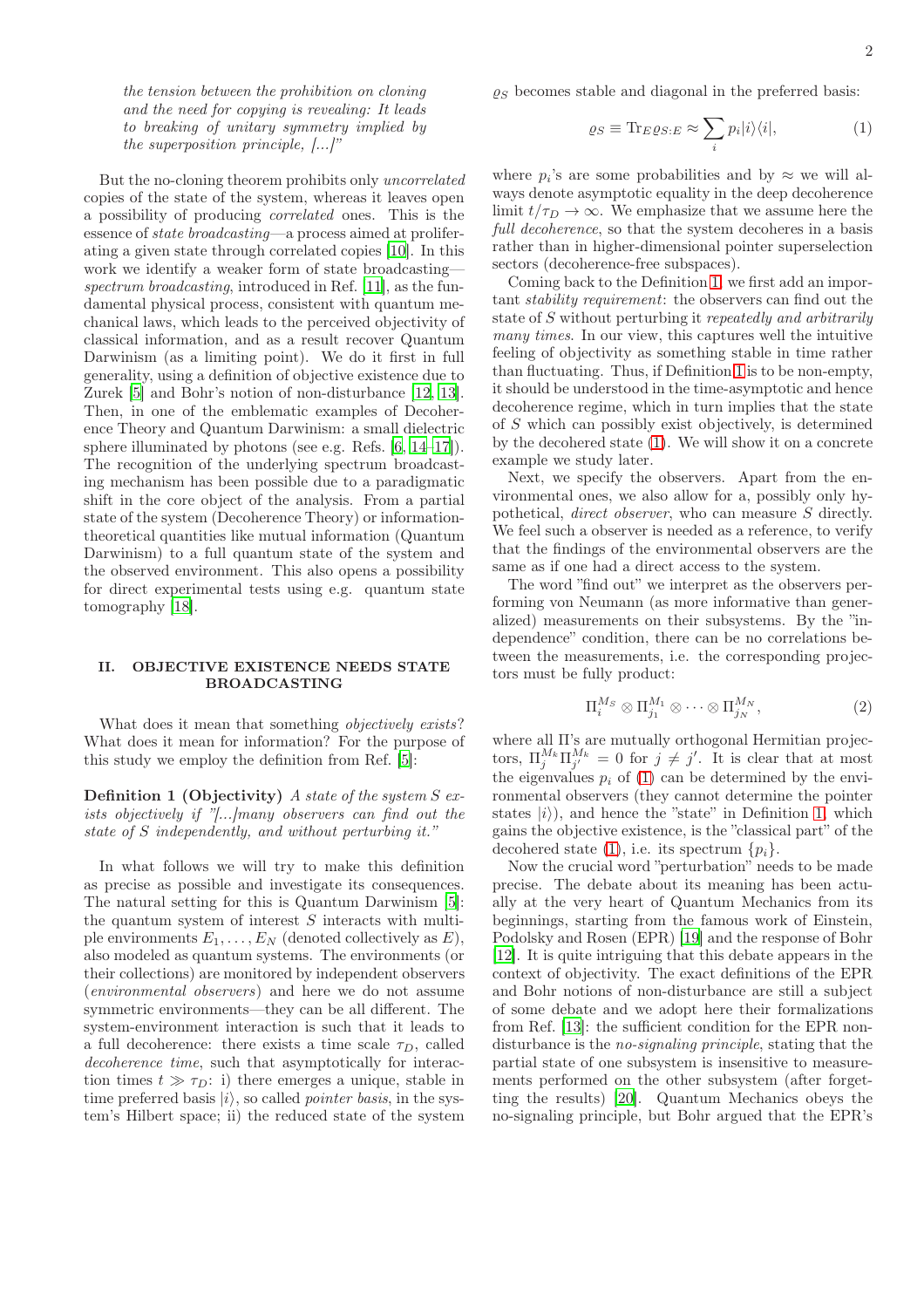notion is too permissive, as it only prohibits "mechanical" disturbance, and proposed a stricter one, which can be formally stated [\[13\]](#page-13-11) that the whole joint state must stay invariant under local measurements on one subsystem (after forgetting the results).

For the purpose of this study we adopt Bohr's point of view, adapted to our particular situation—we assume that neither of the observers Bohr-disturbs the rest (in the  $E \to S$  direction it is our formalization of the Defini-tion [1,](#page-1-0) while in the  $S \to E$  it follows from the repetitivity requirement). Together with the product structure [\(2\)](#page-1-2), this implies that on each  $S, E_1, \ldots E_N$  there exists a non-disturbing measurement, which leaves the whole asymptotic state  $\varrho_{S:E}(\infty)$  of the system and the observed environment invariant (we will specify the size of the observed environment later). For the system  $S$  it is obviously defined by the projectors on the pointer basis  $|i\rangle$ , as by assumption this is the only basis preserved by the dynamics. For the environments we allow for a general higher-rank projectors  $\Pi_j^{M_k}$ ,  $k = 1, ..., N$ , and not necessarily spanning the whole space, as the environments can: i) have inner degrees of freedom not correlating to S and ii) correlate to S only through some subspaces of their Hilbert spaces (we will later encounter such a situation in the concrete example).

When more than one observer preform the nondisturbing measurements, a further specification of Bohrnondisturbance is needed. Allowing for general correlations  $p_{ij_1...j_N} \equiv \text{Tr} [ |i\rangle\langle i| \otimes \Pi^{M_1}_{j_1} \otimes \cdots \otimes \Pi^{M_N}_{j_N} \varrho_{S:E}(\infty) ]$  may lead to a disagreement: if one of the observers measures first, the ones measuring afterwards may find outcomes depending on the result of the first measurement (if the observers do not discard their results an meet to compare them later). This can hardly be called objectivity and we thus add to the Definition [1](#page-1-0) an obvious agreement requirement: "...observers can find out the same state of S independently,...", leading to a natural conclusion [\[21\]](#page-13-17):

$$
(p_{ij_1...j_N} \neq 0 \text{ iff } i = j_1 = ... = j_N) \Rightarrow p_{ii...i} = 1, (3)
$$

i.e. the environmental Bohr-nondisturbing measurements must be perfectly correlated with the pointer basis. Hence, after forgetting the results, the asymptotic post-measurement state  $\varrho_{S:E}^{M}(\infty)$  reads (by  $\infty$  we denote  $t \gg \tau_D$  asymptotic):

$$
\rho_{S:E}^{M}(\infty) = \sum_{i,j_1,\dots,j_N} p_{ij_1\dots j_N} \rho_{ij_1\dots j_N}^{S:E}(\infty) =
$$

$$
\sum_{i} |i\rangle\langle i| \otimes \mathbf{\Pi}_{i} \varrho_{S:E}(\infty) |i\rangle\langle i| \otimes \mathbf{\Pi}_{i}, \tag{4}
$$

where  $\mathbf{\Pi}_i \equiv \Pi_i^{M_1} \otimes \cdots \otimes \Pi_i^{M_N}$ .

Now we are ready for the crucial step: we impose the relevant form of the Bohr-nondisturbance condition:

<span id="page-2-1"></span>
$$
\sum_{i} |i\rangle\langle i| \otimes \Pi_{i} \varrho_{S:E}(\infty) |i\rangle\langle i| \otimes \Pi_{i} = \varrho_{S:E}(\infty), \qquad (5)
$$

whose only solution [\[13\]](#page-13-11) are the, so called, Classical-Quantum (CQ) states [\[22\]](#page-13-18):

<span id="page-2-0"></span>
$$
\varrho_{S:E}(\infty) = \sum_{i} p_i |i\rangle\langle i| \otimes \varrho_i^E,\tag{6}
$$

where  $p_i$  are the probabilities from Eq. [\(1\)](#page-1-1) and  $\varrho_i^E$  are some residual states in the space of all the environments with mutually orthogonal supports:  $\rho_i^E \rho_{i'}^E = 0$  for  $i \neq i'$ . Hence,  $\varrho_i^E$  are perfectly distinguishable [\[23](#page-13-19)] through the assumed non-disturbing measurements  $\Pi_i$ , projecting on their supports.

The derived form [\(6\)](#page-2-0) sheds some light on the word "many" in the Definition [1:](#page-1-0) the compatible states [\(6\)](#page-2-0) are necessarily  $S : E$  separable, while we argue that *generi*cally, for large systems, the unitary system-environment evolution  $U_{S:E}$  leads to  $S:E$  entanglement (see e.g. Ref. [\[24\]](#page-13-20) for the definition of the latter). We first recall that the initial states, weather pure or mixed, are always assumed to be  $S : E$  product—the system and the environment did not interact in the remote past and there is no prior information about the system in the environment. The entanglement generation is then clear for pure initial states, as entanglement is the only form of correlation for such states and without a  $S : E$  correlation there can be no decoherence [\(1\)](#page-1-1). For mixed initial states the situation is more subtle as in finite-dimensional state-spaces there exist non-zero volume separable balls around the identity operator [\[25\]](#page-13-21). If the  $S : E$  state is initially in this ball, the unitary evolution will not lead it out of it, while building enough correlations for the decoherence [\(1\)](#page-1-1) to happen. However, for large dimensions, the radius of the largest separable ball decreases as  $\sim 1/d$ [\[25\]](#page-13-21) and for infinite-dimensional spaces becomes strictly zero (see e.g. Ref. [\[26\]](#page-13-22)). Thus, if the involved spaces are large (in most of the realistic cases the environments are very large, as e.g. in the example we study later), the  $S : E$  entanglement is generically produced. The only way then to eventually obtain a separable state from an entangled one is by forgetting subsystems—some portions of the environment pass unobserved, as it is actually always the case in reality. Thus, slightly abusing the language and identifying observers with the fractions of the environment they observe, we can interpret "many" as sufficiently many but not all—some loss of information is necessary. In what follows the total observed fraction of the environment will be denoted by f or  $fE$  (depending on the context) and all the states above should be understood as  $\varrho_{S:FE}(\infty)$ .

<span id="page-2-2"></span>Finally, let us look at the residual states  $\rho_i^E$  in Eq. [\(6\)](#page-2-0). The demand of independent ability to determine the state of S, we interpret as: the only correlation between the observers should be the common information about the system. In other words, conditioned by the information about the system, there should be no correlations between the observers. Arguably, this is one of the pillars of the intuitive notion of objectivity. Thus, once one of the observers finds a particular result  $i$ , the conditional state should be fully product. Since the direct observer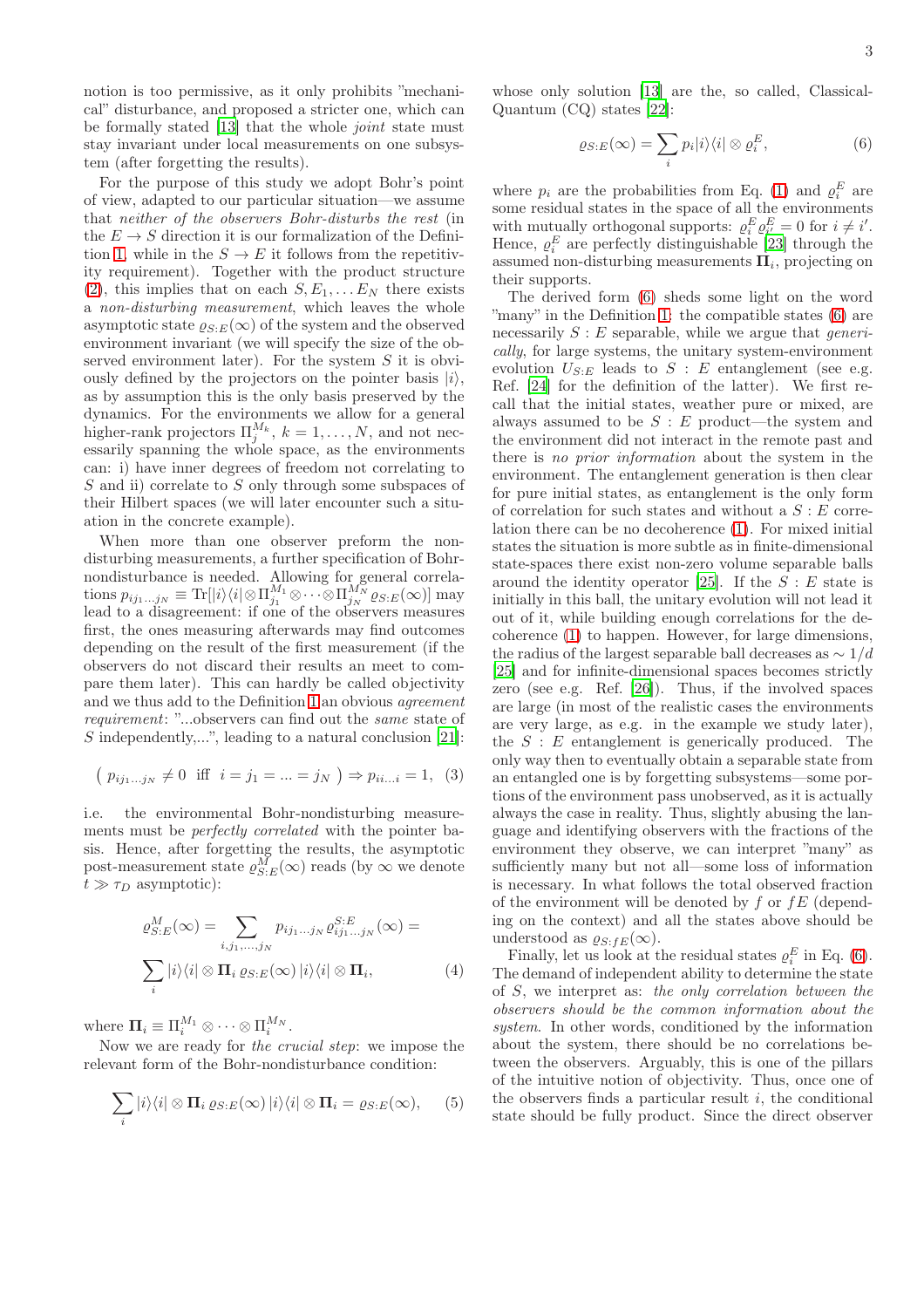is already uncorrelated by Eq. [\(6\)](#page-2-0), this implies that:

$$
\varrho_i^{fE} = \varrho_i^{E_1} \otimes \cdots \otimes \varrho_i^{E_f}.
$$
 (7)

and the states  $\varrho_i^{E_k}$  must be perfectly distinguishable for each environment  $E_k$  independently:

<span id="page-3-0"></span>
$$
\varrho_i^{E_k} \varrho_{i'}^{E_k} = 0 \quad \text{for} \quad i \neq i', \tag{8}
$$

since by the Bohr-nondisturbance  $(5)$  for any k it holds  $\Pi_{i}^{M_k} \varrho_i^{E_k} \Pi_i^{M_k} = \varrho_i^{E_k}$  and  $\Pi_{i}^{M_k} \Pi_{i'}^{M_k} = 0$  for  $i \neq i'.$ 

Gathering all the above facts together, we finally obtain: if there is a decoherence mechanism that asymptotically leads to an objectively existing state of S in the sense of Definition [1,](#page-1-0) then the asymptotic joint state of the system and the observed environment fraction (after the necessary tracing out of some of the environment) must be of a special Classical-Classical [\[27](#page-13-23), [28](#page-13-24)] form:

$$
\varrho_{S:fE}(\infty) = \sum_{i} p_i |i\rangle_S \langle i| \otimes \varrho_i^{E_1} \otimes \cdots \otimes \varrho_i^{E_f}, \qquad (9)
$$

where all  $\varrho_i^{E_k}$  satisfy [\(8\)](#page-3-0).

From the quantum information point of view, state  $(9)$  is a final state of a process similar to quantum state broadcasting [\[10\]](#page-13-8). The latter is a task (described by a linear map), which aims at producing from a given state  $\varrho$  a multipartite state  $\varrho_{E_1...E_N}^{br}$ , called an N-party broadcast state for  $\varrho$ , such that for every reduction  $\text{Tr}_{E_1...E_k...E_N} \varrho_{E_1...E_N}^{br} = \varrho$ , thus proliferating  $\varrho$ , but in a more subtle manner then by cloning. Remarkably there is a weaker form of broadcasting, spectrum broadcasting [\[11\]](#page-13-9)—a task aiming at proliferating merely a spectrum of a quantum state, or equivalently a classical probability distribution. We define it as follows:  $\varrho_{E_1...E_N}^{s-br}$  is a spectrum broadcast state for  $\varrho$ , with  $Sp\varrho \equiv \{p_i\}$ , if for every reduction  $E_k$  there exist encoding states  $\varrho_i^{E_k}$  such that:

$$
\text{Tr}_{E_1...E_k...E_N} \varrho_{E_1...E_N}^{s-br} = \sum_i p_i \varrho_i^{E_k} \text{ and } \varrho_i^{E_k} \varrho_{i' \neq i}^{E_k} = 0
$$
\n(10)

(comparing to Ref. [\[11\]](#page-13-9) we allow for arbitrary encoding states  $\rho_i^{E_k}$ , as long as they are perfectly distinguishable). For a given  $\rho$ , a spectrum broadcast state  $\rho_{E_1...E_N}^{s-br}$  allows then one to locally recover perfect copies of the spectrum  $Sp\varrho$  (through the projective measurements of the supports of  $\rho_i^{E_k}$ )—the spectrum is *redundantly proliferated*. This is clearly the case of the state [\(9\)](#page-3-1) due to the distinguishability [\(8\)](#page-3-0): [\(9\)](#page-3-1) is a spectrum broadcast state for the decohered state [\(1\)](#page-1-1). Condition [\(8\)](#page-3-0) forces the correlations in [\(9\)](#page-3-1) to be entirely classical and thus the detailed structures of  $\varrho_i^{E_k}$  (e.g. their ranks) become irrelevant for the correlations. One can even pass to the purifications  $|\Psi_i^{E_k}\rangle$ [\[23\]](#page-13-19) of  $\varrho_i^{E_k}$ , which by [\(8\)](#page-3-0) will be mutually orthogonal for  $i \neq i'$ . In the equivalent language of quantum channels [\[23\]](#page-13-19), the redundant classical information transfer from the system to the observed environment is asymptotically described by a CC-type channel defined by [\(9\)](#page-3-1) [\[11\]](#page-13-9).

words, if a decoherence mechanism leads to a redundant production of classical information records about the system, and hence to objectively existing classical state of S, it is necessarily achieved (in the asymptotic limit) through spectrum broadcasting.

Conversely, a spectrum broadcasting process resulting in a state [\(9\)](#page-3-1) (with the crucial property [\(8\)](#page-3-0)) leads to the objective existence in the sense of Definition [1](#page-1-0) of the classical state  $\{p_i\}$ . Indeed, projections on the pointer basis  $|i\rangle$  and on the disjoint supports of  $\varrho_i^{E_k}$  constitute the preferred, non-disturbing measurements. Performing them independently, the observers will all detect the same probability distribution  $\{p_i\}$  without Bohr-disturbing the quantum state of the system [\(1\)](#page-1-1) and the measurements can be repeated arbitrary many times.

<span id="page-3-1"></span>Summarizing, under the assumptions elaborated above, we have proven the following implications, identifying spectrum broadcasting as the physical process responsible for the appearance of the classical objectivity:

<span id="page-3-2"></span>
$$
\text{Decoherence} + \left(\begin{array}{c} \text{Objective} \\ \text{Existence} \end{array}\right) \Rightarrow \left(\begin{array}{c} \text{Spectrum} \\ \text{ Broadcasting} \end{array}\right)_{(11)}
$$

Objective Existence  $\Leftarrow$  Spectrum Broadcasting [\(9\)](#page-3-1)

We also note that the form  $(9)$  resolves the apparent puzzle appearing within Quantum Darwinism [\[5](#page-13-3)] and mentioned in the Introduction: how can multiple information records be produced during a quantum evolution when state cloning is forbidden in quantum mechanics [\[9\]](#page-13-7)? The answer from [\(9\)](#page-3-1) is that: i) only state's spectrum is proliferated and ii) instead of clones rather classically correlated copies are produced.

It may seem that by the time-stability requirement of objectivity, our reasoning may exclude time evolving classical objective states and lead to the classical Zeno paradox. This is however not so. Moving outside the strict decoherence framework, within which our results have been derived, one can allow for a changing in time pointer basis  $|i(t)\rangle$ , and hence probabilities  $p_i(t)$  (cf. Eq. [\(1\)](#page-1-1)), but evolving on a much slower time-scale than that of the decoherence. This is the case in most of the realistic situations, as the decoherence time-scales are usually very short, and it opens the possibility for objectively existing, time-evolving classical states  $\{p_i(t)\}\$ iff the spectrum broadcast state  $(9)$  is formed fast enough for every t.

As a final touch, we quote the results of Refs. [\[29](#page-13-25)] on the epistemological versus ontological interpretation of a quantum state itself: under suitable assumptions, a state of a quantum system is a property of the system rather than a state of knowledge about it. This somewhat strengthens our result and justifies the use of quantum states for studying objective existence: the latter gains a certain ontological status, as it intuitively should.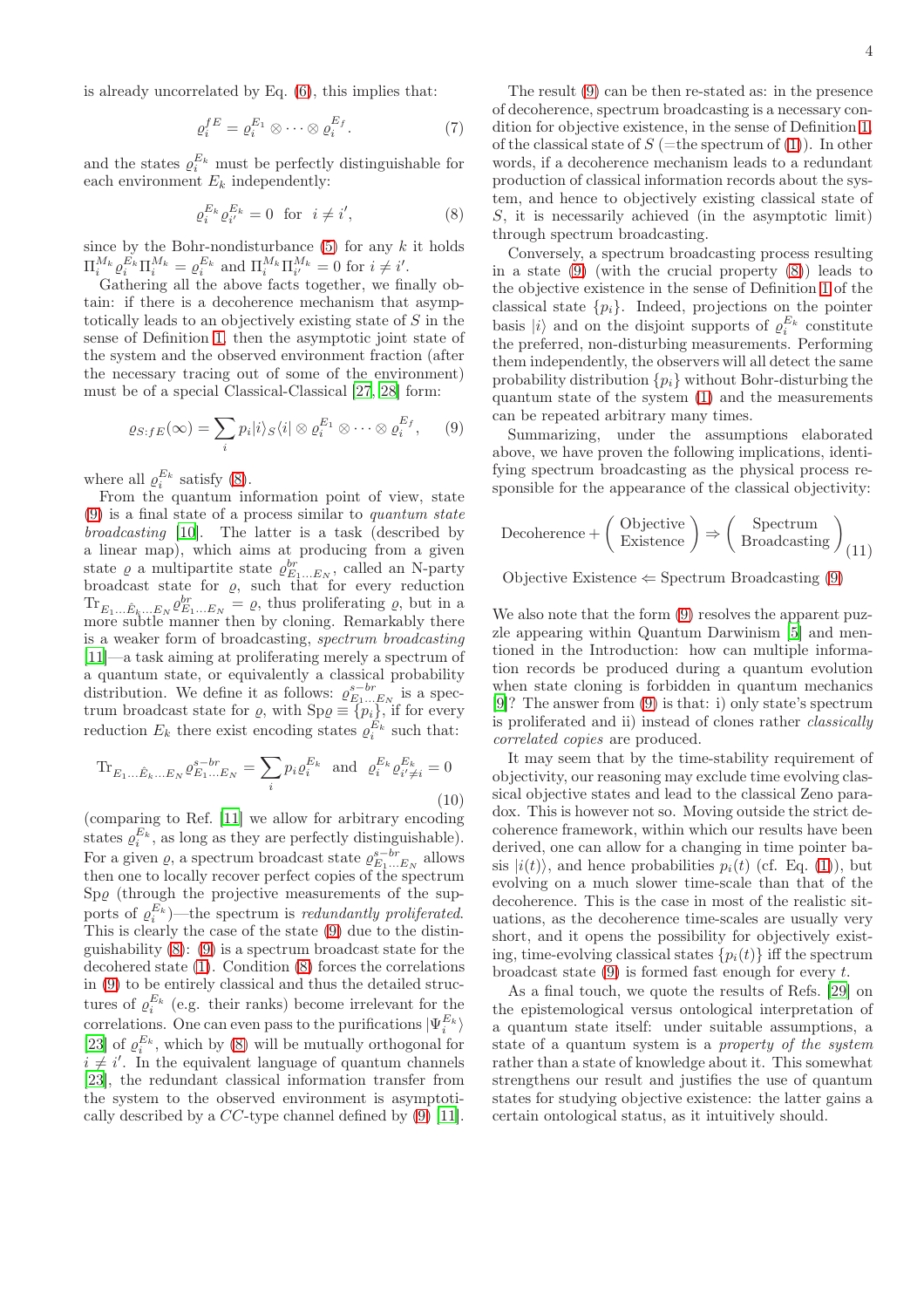### <span id="page-4-0"></span>III. ENTROPIC CONDITION OF QUANTUM DARWINISM IS NOT A SUFFICIENT CONDITION FOR OBJECTIVITY

In the studies of Quantum Darwinism the objective existence has been so far argued based on a single functional condition, which we will call Quantum Darwinism condition (see e.g. Refs. [\[5](#page-13-3)[–7\]](#page-13-5) and references therein):

$$
I\left(\varrho_{S:fE}\right) = H_S,\tag{12}
$$

where  $I(\varrho_{AB}) \equiv S_{\rm vN}(\varrho_A) + S_{\rm vN}(\varrho_B) - S_{\rm vN}(\varrho_{AB})$  is the quantum mutual information,  $S_{\rm vN}(\varrho) \equiv -\text{Tr}(\varrho \log \varrho)$ stands for the von Neumann entropy, and  $H_S \equiv$  $S_{\rm vN}[\varrho_S(\infty)] = H(\{p_i\})$  is the entropy of the decohered state [\(1\)](#page-1-1). Condition [\(12\)](#page-4-1) has been shown to hold in several models, including environments comprised of photons [\[6\]](#page-13-4) and spins (see e.g. Ref. [\[7\]](#page-13-5)). For finite times t, the equality  $(12)$  is not strict and holds within some error  $\delta(t)$ , which defines the *redundancy*  $R_{\delta}(t)$  as the inverse of the smallest fraction of the environment  $f_{\delta(t)}$ , for which  $I[\varrho_{S:f_{\delta(t)}E}(t)] = [1 - \delta(t)]H_S$ . When satisfied, [\(12\)](#page-4-1) implies that the mutual information between the system and the environment fraction is a constant function of the fraction size f (up to an error  $\delta$  for finite times) and the plot of  $I$  against  $f$  exhibits a characteristic plateau, called the classical plateau (see e.g. Ref. [\[5\]](#page-13-3)). The appearance of this plateau has been heuristically explained in the Quantum Darwinism literature as a consequence of the redundancy: classical information about the system exists in many copies in the environment fractions and can be accessed independently and without perturbing the system by many observers, thus leading to objective existence of a state of S [\[5\]](#page-13-3). Those far reaching statements has been based only on the condition [\(12\)](#page-4-1).

But the motivation behind using [\(12\)](#page-4-1) to prove the objective existence is somewhat doubtful as it comes solely from the classical world [\[5\]](#page-13-3): in the classical information science condition [\(12\)](#page-4-1) is equivalent to a perfect correlation of both systems [\[30](#page-13-26)]. That is one system has a full information about the other and indeed in a multipartite setting this information thus exists objectively, in accord with the Definition [1.](#page-1-0) But in the quantum world the situation is very different [\[31](#page-13-27)]: surprisingly, Quantum Darwinism condition [\(12\)](#page-4-1) alone is not sufficient to guarantee objectivity in the sense of Definition [1](#page-1-0) (see also Ref. [\[32](#page-13-28)] in this context). It is clear that the spectrum broadcast states  $(9)$  satisfy  $(12)$ , but there are also *en*tangled states satisfying it, thus violating the form [\(9\)](#page-3-1), derived from the Definition [1](#page-1-0) as a necessary condition for objectivity. As a simple example consider the following state of two qubits:

$$
\varrho_{AB} \equiv pP_{(a|00\rangle + b|11\rangle)} + (1-p)P_{(a|01\rangle + b|10\rangle)},\tag{13}
$$

where  $P_{\psi} \equiv |\psi\rangle\langle\psi|, p \neq 1/2, a = \sqrt{p}$  and  $b = \sqrt{1-p}$ . Then the partial state  $\varrho_B = \tilde{p}|0\rangle\langle 0| + (1 - \tilde{p})|1\rangle\langle 1|,$  $\tilde{p} \equiv pa^2 + (1-p)b^2$  is diagonal in the basis  $|0\rangle, |1\rangle$  and moreover  $S_{\rm vN}(\rho_A) = S_{\rm vN}(\rho_{AB}) \equiv h(p)$  (the binary Shannon entropy [\[30](#page-13-26)]), so that the Quantum Darwinism condition holds:  $I(\varrho_{AB}) = S_{\scriptscriptstyle{\text{vN}}}(\varrho_B) = H_B, H_B = h(\tilde{p})$ , but the systems are nevertheless entangled, which one verifies directly through the PPT criterion [\[33\]](#page-13-29).

<span id="page-4-1"></span>Thus, by the results of the previous Section, we argue that the functional criterion [\(12\)](#page-4-1) is not enough and the objective existence, as defined by Definition [1,](#page-1-0) should be proven at the structural level of quantum sates. In particular, if the spectrum broadcasting form [\(9\)](#page-3-1) can be asymptotically derived in a given model, this will guarantee the objective existence. The paradigmatic shift with respect to the earlier works on Decoherence Theory and Quantum Darwinism we propose here, is that the core object of the analysis should be the structure of the full quantum state of the system S and the observed environment  $fE$ , rather than the partial state of the system only (Decoherence Theory) or informationtheoretical functions (Quantum Darwinism). Below we present such a state-based analysis and explicitly derive spectrum broadcasting states in the emblematic example for Decoherence Theory and Quantum Darwinism: a small dielectric sphere illuminated by photons (see e.g. Refs. [\[6,](#page-13-4) [14](#page-13-12)[–17\]](#page-13-13)).

# IV. THE EMBLEMATIC EXAMPLE OF DECOHERENCE AND QUANTUM DARWINISM

#### A. Basic Assumptions And Methods

We first introduce the model, following the usual treatment (see e.g. Refs.  $[6, 14, 15, 17]$  $[6, 14, 15, 17]$  $[6, 14, 15, 17]$  $[6, 14, 15, 17]$ ). The system S is a sphere of radius a and relative permittivity  $\epsilon$ , bombarded by a constant flux of photons, which constitute the multiple environments (see Fig. [1\)](#page-5-0) and decohere the sphere. The sphere can be located only at two positions:  $\vec{x}_1$  or  $\vec{x}_2$ , so that effectively its state-space is that of a qubit  $\mathcal{H}_S \equiv \mathbb{C}^2$  with a preferred orthonormal (due to the mutual exclusiveness) basis  $|\vec{x}_1\rangle$ ,  $|\vec{x}_2\rangle$ , which will become the pointer basis. This greatly simplifies the analysis, yet allows the essence of the effect to be observed. The sphere is sufficiently massive, compared to the energy of the incoming radiation, so that the recoil due to the scattering photons can be totally neglected and photons' energy is conserved, i.e. the scattering is elastic.

The environmental photons are assumed not energetic enough to individually resolve the sphere's displacement  $\Delta x \equiv |\vec{x}_2 - \vec{x}_1|$ :

<span id="page-4-2"></span>
$$
k\Delta x \ll 1,\tag{14}
$$

where  $\hbar k$  is some characteristic photon momentum (the exact sens of it will be clear in what follows). Otherwise, each individual photon would be able to resolve the position of the sphere and studying multiple environments would not bring anything new. On the technical side, following the traditional approach [\[6,](#page-13-4) [14](#page-13-12), [15,](#page-13-30) [17\]](#page-13-13), we describe the photons in a simplified way using box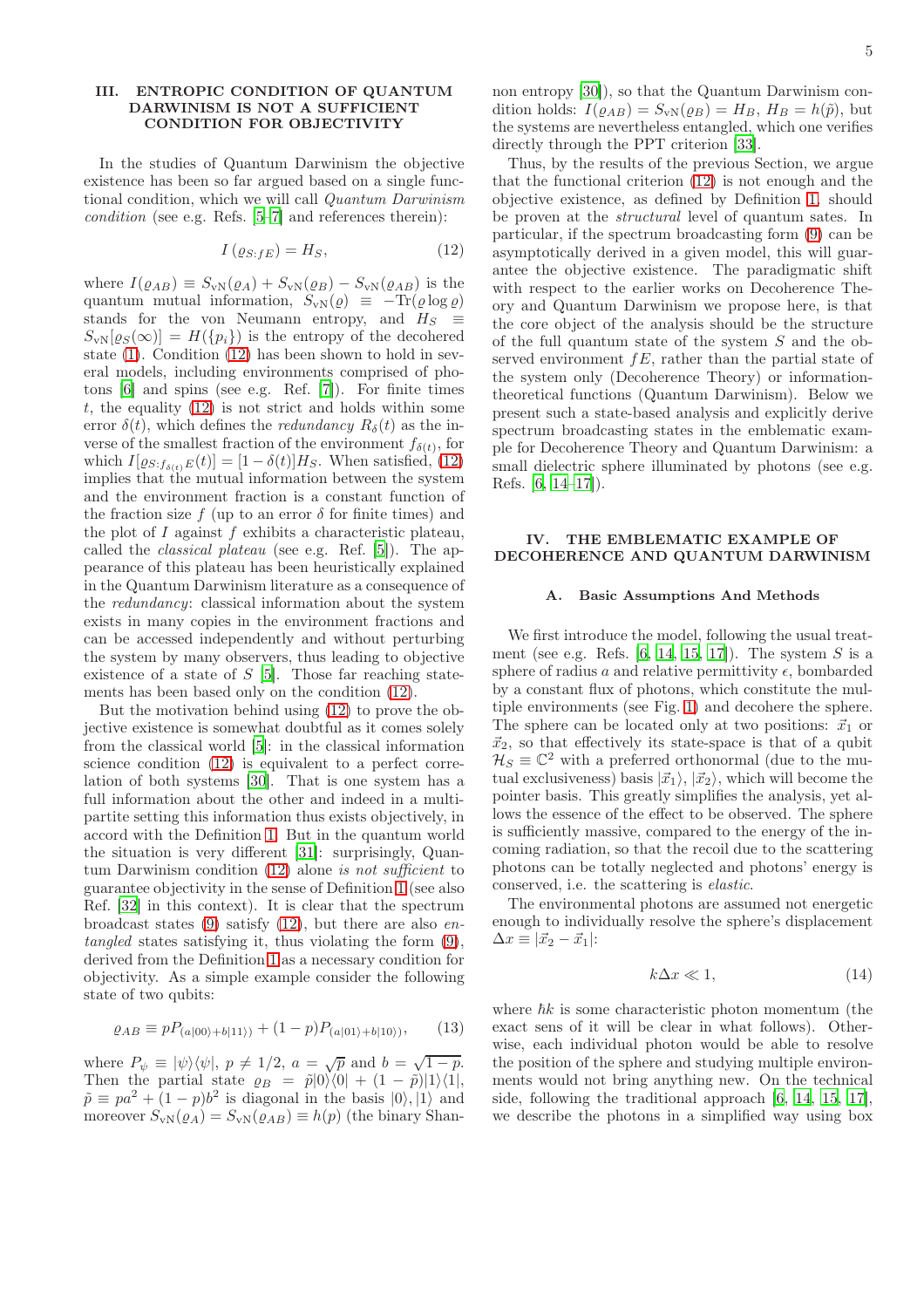

<span id="page-5-0"></span>FIG. 1: The emblematic example of Decoherece Theory and Quantum Darwinism revisited and studied in this work. A small dielectric sphere  $S$  of radius  $a$  and relative permittivity  $\epsilon$  is illuminated by a constant flux of photons (represented by green spots). The photons constitute the environments  $E$  of the sphere. The sphere can be at two possible locations  $\vec{x}_1$  and  $\vec{x}_2$ , separated by a distance  $\Delta x$ , much larger than the effective photon wavelengths  $k\Delta x \ll 1$ . Photons scatter elastically and slightly differently depending on where the sphere is, but this difference is vanishingly small for each individual scattering—the information about the sphere's position is diluted in the photonic environment. However, when grouped into macroscopic fractions, the photons become collectively almost perfectly resolving and the classical information about the sphere becomes available in the environment in multiple copies. We calculate the full post-scattering state of the sphere and a macroscopic fraction of the photons in the dipole approximation  $ka \ll 1$  and show that this redundant proliferation of information is described by spectrum broadcasting [\(9\)](#page-3-1). For technical reasons, we use box normalization: the sphere and the photons are enclosed in a large cubic box of edge L and the photon momentum eigenstates  $|\vec{k}\rangle$  obey periodic boundary conditions.

normalization: we assume that the sphere and the photons are enclosed in a large box of edge L and volume  $V = L<sup>3</sup>$  (see Fig. [1\)](#page-5-0) and photon momentum eigenstates  $|\vec{k}\rangle$  obey periodic boundary conditions. Although a more rigorous treatment was developed in Ref. [\[16](#page-13-31)] with well localized photon states, we choose this traditional heuristic approach as, at the expense of a mathematical rigor, it allows to expose the physical situation more clearly, without unnecessary mathematical details (we remark that the findings of Ref. [\[16\]](#page-13-31) agree, up to an insignificant numerical factor, with the previous works using box normalization). After dealing with formally divergent terms, we remove the box through the thermodynamic limit (signified by  $\cong$ ) [\[6,](#page-13-4) [17](#page-13-13)]:

<span id="page-5-4"></span>
$$
V \to \infty, N \to \infty, \frac{N}{V} = \text{const}, \tag{15}
$$

that is we expand the box and add more photons, keep-

ing the photon density constant, as the relevant physical quantity is the radiative power, proportional to  $N/V$ . The thermodynamic limit is crucial in the sense that it defines micro- and macroscopic regimes, which will turn to be qualitatively very distinct.

The detailed dynamics of each individual scattering is irrelevant—the individual scatterings are treated asymptotically in time. The interaction time  $t$  enters the model differently, thought the number of scattered photons. It may be called a "macroscopic time". Assuming photons come from the area of  $L^2$  (see Fig. [1\)](#page-5-0) at a constant rate N photons per volume  $V$  per unit time, the amount of scattered photons from  $t = 0$  to t is:

<span id="page-5-3"></span><span id="page-5-1"></span>
$$
N_t \equiv L^2 \frac{N}{V} c t,\tag{16}
$$

where  $c$  is the speed of light. Throughout the calculations we work with a fixed time  $t$  and pass to the asymptotic limit  $t/\tau_D \rightarrow \infty$  (signified by  $\approx$  or  $\infty$ ) at the very end.

Since multiphoton scatterings can be neglected and all the photons are treated equally (symmetric environments), the effective sphere-photons interaction up to time  $t$  is of a controlled-unitary form:

$$
U_{S:E}(t) \equiv \sum_{i=1,2} |\vec{x}_i\rangle\langle\vec{x}_i| \otimes \underbrace{\mathbf{S}_i \otimes \cdots \otimes \mathbf{S}_i}_{N_t},\qquad(17)
$$

where (assuming translational invariance of the photon scattering)  $\mathbf{S}_i \equiv \mathbf{S}_{\vec{x}_i} = e^{-i\vec{x}_i \cdot \vec{k}} \mathbf{S}_0 e^{i\vec{x}_i \cdot \vec{k}}$  is the scattering matrix (see e.g. Ref. [\[35\]](#page-13-32)) when the sphere is at  $\vec{x}_i$ ,  $S_0$ is the scattering matrix when the sphere is at the origin, and  $\vec{h} \vec{\hat{k}}$  is the photon momentum operator. Due to the elastic scattering,  $S_i$ 's have non-zero matrix elements only between the states  $|\vec{k}\rangle$  of the same energy  $\hbar c|\vec{k}|$ . In the sector [\(14\)](#page-4-2) the interaction [\(17\)](#page-5-1) is vanishingly small at the level of each individual photon [\[17\]](#page-13-13): in the thermodynamic limit  $\mathbf{S}_1 \cong \mathbf{S}_2$  (in a suitable sense we clarify later), and hence  $\sum_i |\vec{x}_i\rangle\langle \vec{x}_i| \otimes \mathbf{S}_i \cong \mathbf{1} \otimes \mathbf{S}$ . Surprisingly, this will not be true for macroscopic groups of photons. We also note that unlike in the previous treatments [\[6,](#page-13-4) [14](#page-13-12)– [17](#page-13-13)], already at this moment we explicitly include in the description all the photons scattered up to the fixed time t. Finally, the preferred role of the basis  $|\vec{x}_i\rangle$  is already singled out now by the form of the interaction [\(17\)](#page-5-1) [\[5\]](#page-13-3).

Following our critique of the Quantum Darwinism condition [\(12\)](#page-4-1), we analyze the model at the level of states. We need several ingredients. First, the initial, prescattering "in" state, is as usually assumed a *full product*:

$$
\varrho_{S:E}(0) \equiv \varrho_0^S \otimes (\varrho_0^{ph})^{\otimes N_t},\tag{18}
$$

<span id="page-5-2"></span>with  $\varrho_0^S$  having coherences in the preferred basis  $|\vec{x}_i\rangle$  and  $\varrho_0^{ph}$  some initial states of the photons (the environments are by assumption symmetric). Next, we introduce a crucial environment coarse-graining [\[5\]](#page-13-3): the full environment (i.e. all the  $N_t$  photons) is divided into a number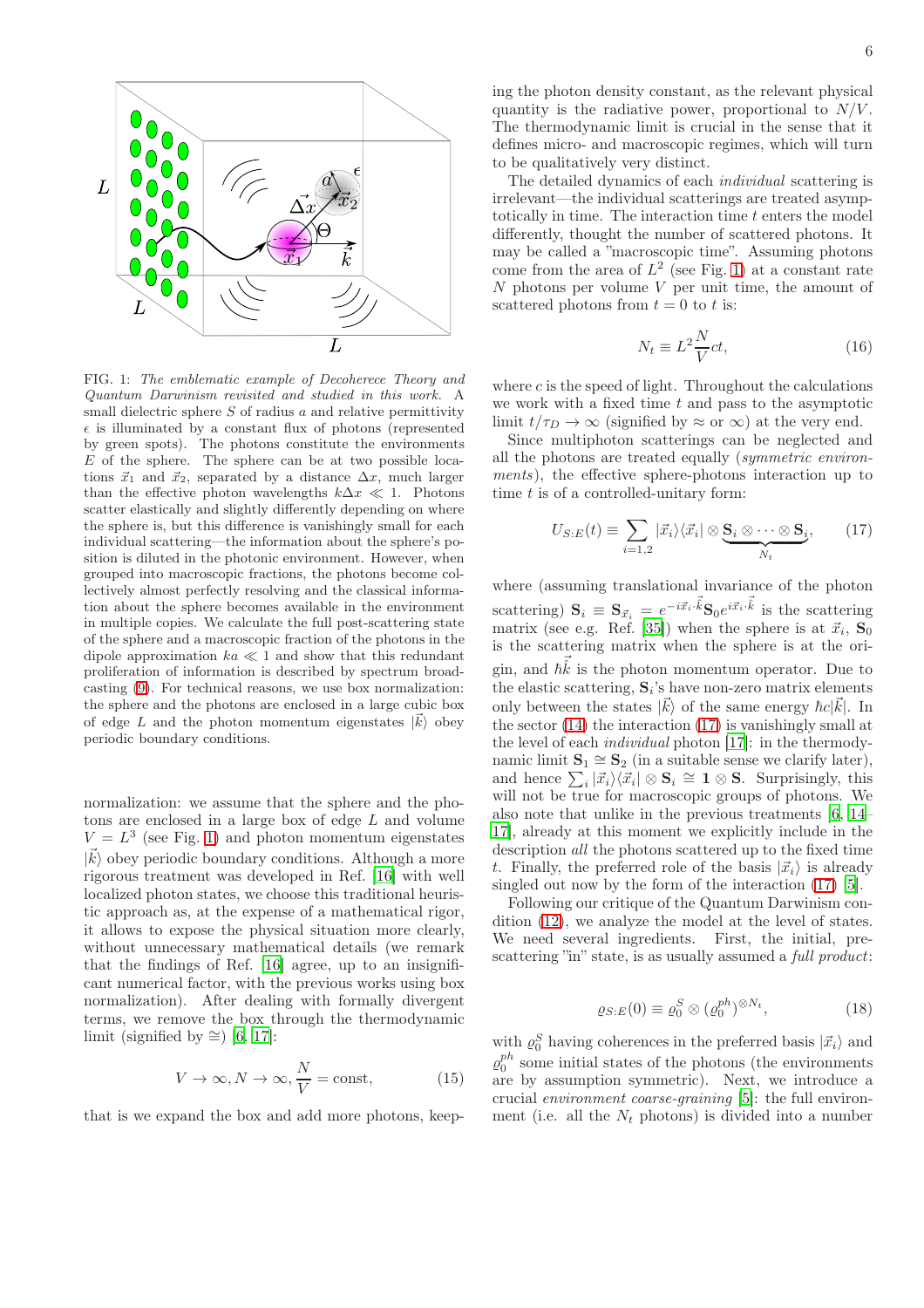of macroscopic fractions, each containing  $mN_t$  photons,  $0 \leq m \leq 1$  (Fig. [2\)](#page-6-0). By macroscopic we will always understand "scaling with the total number of photons  $N_t$ ". By definition, these are the environment fractions accessible to the independent observers from Section [II.](#page-1-3) Such a division may seem artificial and arbitrary, as e.g. the choice of  $m$  is unspecified. However, observe that in typical situations detectors used to monitor fractions of the environment, e.g. eyes, have some minimum detection thresholds—some minimum amount of radiative energy delivered in a given time interval is needed to trigger the detection. Each macroscopic fraction  $mN_t$  is meant to reflect that minimum detection threshold. Its concrete value (the fraction size  $m$ ) is for our analysis irrelevant it is enough that it scales with  $N_t$ . This coarse-graining procedure is analogous to the one used e.g. in the description of liquids [\[36\]](#page-13-33): each point of a liquid (a macrofraction  $m$  here) is in reality composed of a suitably large number of microparticles (individual photons).

Thus, we divide the detailed initial state of the environment  $(\varrho_0^{ph})^{\otimes N_t}$  into  $M \equiv 1/m$  macroscopic fractions:

<span id="page-6-1"></span>
$$
\underbrace{\varrho_0^{ph} \otimes \cdots \otimes \varrho_0^{ph}}_{N_t} = \underbrace{\varrho_0^{ph} \otimes \cdots \otimes \varrho_0^{ph}}_{mN_t} \otimes \cdots \otimes \underbrace{\varrho_0^{ph} \otimes \cdots \otimes \varrho_0^{ph}}_{mN_t}
$$
\n
$$
\equiv \underbrace{\varrho_0^{mac} \otimes \cdots \otimes \varrho_0^{mac}}_{M}, \qquad (19)
$$

where  $\varrho_0^{mac} \equiv (\varrho_0^{ph})^{\otimes mN_t}$  is the initial state of each macroscopic fraction (macro-state for brevity).

After all the  $N_t$  photons have scattered, the asymptotic (in the sense of the scattering theory) "out" state  $\varrho_{S:E}(t) \equiv U_{S:E}(t)\varrho_{S:E}(0)U_{S:E}(t)^{\dagger}$ , is given from Eqs. [\(17,](#page-5-1)[18,](#page-5-2)[19\)](#page-6-1) by

<span id="page-6-2"></span>
$$
\varrho_{S:E}(t) = \sum_{i=1,2} \langle \vec{x}_i | \varrho_0^S \vec{x}_i \rangle |\vec{x}_i \rangle \langle \vec{x}_i | \otimes \underbrace{\varrho_i^{mac}(t) \otimes \cdots \otimes \varrho_i^{mac}(t)}_{M} (20) + \sum_{i \neq j} \langle \vec{x}_i | \varrho_0^S \vec{x}_j \rangle |\vec{x}_i \rangle \langle \vec{x}_j | \otimes \underbrace{\left(\mathbf{S}_i \varrho_0^{ph} \mathbf{S}_j^{\dagger}\right)^{\otimes mN_t} \otimes \cdots (21)}_{M}
$$

<span id="page-6-4"></span>where

$$
\varrho_i^{mac}(t) \equiv \left(\mathbf{S}_i \varrho_0^{ph} \mathbf{S}_i^{\dagger}\right)^{\otimes mN_t}, \, i = 1, 2. \tag{22}
$$

By the argument of Section [II,](#page-1-3) in order to have a chance to observe the broadcasting state [\(9\)](#page-3-1), we trace out some of the environment. In the current model it is important that the forgotten fraction must be macroscopic: we assume that  $fM$ ,  $0 \le f \le 1$  out of all M macro-fractions of Eq. [\(19\)](#page-6-1) are observed, while the rest,  $(1-f)M$ , is traced



<span id="page-6-0"></span>FIG. 2: Coarse-graining of the environment. Schematic representation of a division of the whole environment—all the photons scattered in time  $t$  (cf. Eq. [\(16\)](#page-5-3)), into  $M$  equal macroscopic fractions  $mN_t$ . Only one fraction (bounded by the red cubic cage) is shown for clarity. The macro-fractions represent sensitivity of the detectors used to observe the scattered photons, e.g. an eye. The exact size of the fraction given by the number  $m \in [0, 1]$  is irrelevant for our analysis, it is enough that it scales with the total photon number  $N_t$ .

out. The resulting partial state reads (cf. Eqs. [\(20,21\)](#page-6-2)):

<span id="page-6-3"></span>
$$
\varrho_{S:fE}(t) = \sum_{i=1,2} \langle \vec{x}_i | \varrho_0^S \vec{x}_i \rangle |\vec{x}_i \rangle \langle \vec{x}_i | \otimes [\varrho_i^{mac}(t)]^{\otimes fM}(23)
$$

$$
+ \sum_{i \neq j} \langle \vec{x}_i | \varrho_0^S \vec{x}_j \rangle \left( \text{Tr} \mathbf{S}_i \varrho_0^{ph} \mathbf{S}_j^{\dagger} \right)^{(1-f)N_t} |\vec{x}_i \rangle \langle \vec{x}_j | \otimes
$$

$$
\otimes \left( \mathbf{S}_i \varrho_0^{ph} \mathbf{S}_j^{\dagger} \right)^{\otimes fN_t} . (24)
$$

We finally demonstrate that in the soft scattering sector [\(14\)](#page-4-2), the above state is asymptotically of the broadcast form [\(9\)](#page-3-1) by showing that in the deep decoherence regime  $t \gg \tau_D$  two effects take place:

1. The coherent part  $\varrho_{S:FE}^{i\neq j}(t)$  given by Eq. [\(24\)](#page-6-3) vanishes in the trace norm:

$$
||\varrho_{S:fE}^{i\neq j}(t)||_{\text{tr}} \equiv \text{Tr}\sqrt{\left[\varrho_{S:fE}^{i\neq j}(t)\right]^{\dagger} \varrho_{S:fE}^{i\neq j}(t)} \approx 0. \tag{25}
$$

2. The post-scattering macroscopic states  $\varrho_i^{mac}(t)$  (cf. Eq. [\(22\)](#page-6-4)) become non-overlapping:

<span id="page-6-7"></span><span id="page-6-6"></span><span id="page-6-5"></span>
$$
\varrho_i^{mac}(t)\varrho_j^{mac}(t) \approx 0 \tag{26}
$$

for  $i \neq j$ , or equivalently:

$$
\frac{1}{2}||\varrho_i^{mac}(t) - \varrho_j^{mac}(t)||_{\text{tr}} \approx 1,
$$
\n(27)

despite of the individual states becoming equal in the thermodynamic limit.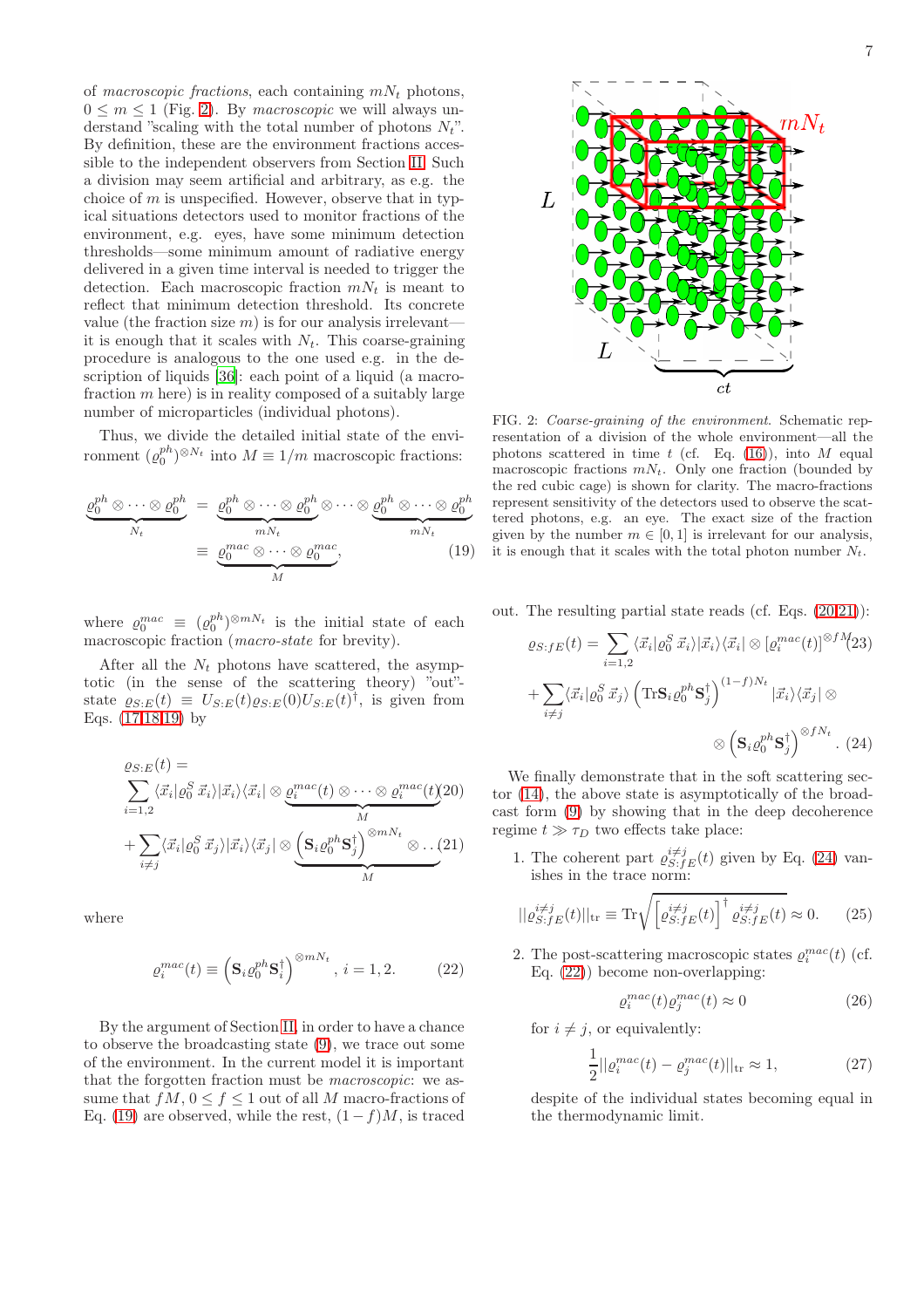The first mechanism above is the usual decoherence of  $S$ by fE—the suppression of coherences in the preferred basis  $|\vec{x}_i\rangle$ . Some form of quantum correlations may still survive it, since the resulting state [\(23\)](#page-6-3) is generally of a Classical-Quantum (CQ) form [\[37](#page-13-34)]. Those relict forms of quantum correlations are damped by the second mechanism: condition [\(26\)](#page-6-5) asymptotically leads to perfect distinguishability of the post-scattering macro-states  $\varrho_i^{mac}(t)$ . Thus, the state  $\varrho_{S:FE}(\infty)$  becomes of the spectrum broadcast form [\(9\)](#page-3-1) for the distribution:

<span id="page-7-5"></span>
$$
p_i = \langle \vec{x}_i | \varrho_0^S \, \vec{x}_i \rangle,\tag{28}
$$

which by implications  $(11)$  gains objective existence in the sense of Definition [1.](#page-1-0)

## B. Broadcasting Phase - Pure Environments

For greater transparency, we first demonstrate the mechanisms [\(25](#page-6-6)[,26\)](#page-6-5), and hence a formation of the broadcast state [\(9\)](#page-3-1), in a case of pure initial environments:

<span id="page-7-0"></span>
$$
\varrho_{ph}^0 \equiv |\vec{k}_0\rangle\langle\vec{k}_0|, k_0 \Delta x \ll 1,\tag{29}
$$

i.e. all the photons come from the same direction and have the same momenta  $\hbar k_0$ ,  $k_0 \equiv |\vec{k}_0|$ , satisfying [\(14\)](#page-4-2). To show [\(25\)](#page-6-6), observe that  $\varrho_{S:fE}^{i\neq j}(t)$ , defined by Eq. [\(24\)](#page-6-3), is of a simple form in the basis  $|\vec{x}_i\rangle$ :

<span id="page-7-7"></span>
$$
\varrho_{S:fE}^{i\neq j}(t) = \begin{bmatrix} 0 & \gamma C \\ \gamma^* C^\dagger & 0 \end{bmatrix},\tag{30}
$$

where  $\gamma \equiv \langle \vec{x}_1 | \varrho_0^S \vec{x}_2 \rangle (\text{Tr} \mathbf{S}_1 \varrho_0^{ph} \mathbf{S}_2^{\dagger})^{(1-f)N_t}$  and  $C \equiv$  $(\mathbf{S}_1 \varrho_0^{ph} \mathbf{S}_2^{\dagger})^{\otimes fN_t}$ . Since  $\mathbf{S}_i$ 's are unitary and  $\varrho_0^{ph} \geq 0$ ,  $\text{Tr}\varrho_0^{ph}=1$ , we obtain:

<span id="page-7-2"></span>
$$
||\varrho_{S:fE}^{i\neq j}(t)||_{\text{tr}} =
$$

$$
|\gamma| \text{Tr} \left( \mathbf{S}_1 \varrho_0^{ph} \mathbf{S}_1^{\dagger} \right)^{\otimes fN_t} + |\gamma| \text{Tr} \left( \mathbf{S}_2 \varrho_0^{ph} \mathbf{S}_2^{\dagger} \right)^{\otimes fN_t} (31)
$$

$$
=2|\langle \vec{x}_1|\varrho_0^S \,\vec{x}_2\rangle| \left| \text{Tr} \mathbf{S}_1 \varrho_0^{ph} \mathbf{S}_2^{\dagger} \right|^{(1-f)N_t}
$$
(32)

The decoherence factor  $|\text{Tr} \mathbf{S}_1 \varrho_0^{ph} \mathbf{S}_2^{\dagger}|^{(1-f)N_t}$  for the pure case [\(29\)](#page-7-0) has been extensively studied before (see. e.g. Refs. [\[6](#page-13-4), [14](#page-13-12)[–17\]](#page-13-13)). Let us briefly recall the main results. Under the condition [\(14\)](#page-4-2) and using the classical cross section of a dielectric sphere in the dipole approximation  $k_0a \ll 1$ , one obtains in the box normalization:

<span id="page-7-1"></span>
$$
\langle \vec{k}_0 | \mathbf{S}_2^{\dagger} \mathbf{S}_1 \vec{k}_0 \rangle = 1 + i \frac{8 \pi \Delta x k_0^5 \tilde{a}^6}{3L^2} \cos \Theta
$$

$$
- \frac{2 \pi \Delta x^2 k_0^6 \tilde{a}^6}{15L^2} \left( 3 + 11 \cos^2 \Theta \right) + O\left[ \frac{(k_0 \Delta x)^3}{L^2} \right] (33)
$$

where  $\Theta$  is the angle between the incoming direction  $\vec{k}_0$ and the displacement vector  $\vec{\Delta x} \equiv \vec{x}_2 - \vec{x}_1$  and  $\tilde{a} \equiv a/(\epsilon - \epsilon)$ 

 $1)/(\epsilon+2)]^{1/3}$ . This implies:

<span id="page-7-3"></span>
$$
\left| \text{Tr} \mathbf{S}_1 \varrho_0^{ph} \mathbf{S}_2^{\dagger} \right|^{(1-f)N_t} = \left| \langle \vec{k}_0 | \mathbf{S}_2^{\dagger} \mathbf{S}_1 \vec{k}_0 \rangle \right|^{(1-f)N_t} \cong
$$
\n
$$
\left[ 1 - \frac{2\pi \Delta x^2 k_0^6 \tilde{a}^6}{15L^2} \left( 3 + 11 \cos^2 \Theta \right) \right]^{L^2 (1-f) \frac{N}{V}ct} \tag{34}
$$
\n
$$
\xrightarrow{\text{therm.}} e^{-\frac{(1-f)}{\tau_D}t}.
$$

In the second line above we used Eq. [\(33\)](#page-7-1) up to the leading order in  $1/L$ ; in the last line we removed the box normalization through the thermodynamical limit [\(15\)](#page-5-4) and thus obtained the decoherence time [\[6](#page-13-4), [17](#page-13-13)]:

$$
\tau_D^{-1} \equiv \frac{2\pi}{15} \frac{N}{V} \Delta x^2 c k_0^6 \tilde{a}^6 \left(3 + 11 \cos^2 \Theta\right). \tag{36}
$$

Eqs. [\(32](#page-7-2)[,35\)](#page-7-3) imply that  $||\varrho_{S:fE}^{i\neq j}(t)||_{\text{tr}} =$  $2e^{-(1-f)t/\tau_D}|\langle \vec{x}_1|\varrho_0^S \vec{x}_2\rangle$ , i.e. whenever we forget a macroscopic fraction of the environment  $(f < 1)$ , the resulting coherent part  $\varrho_{S:FE}^{i\neq j}(t)$  decays in the trace norm exponentially, with the characteristic time  $\tau_D/(1-f)$ . This completes the first step [\(25\)](#page-6-6).

The asymptotic orthogonalization [\(26\)](#page-6-5) is also straightforward to show in the case of pure environments. The post-scattering states of the environment macrofractions, Eq. [\(22\)](#page-6-4), are all pure:

$$
\varrho_i^{mac}(t) = \left(\mathbf{S}_i|\vec{k}_0\rangle\langle\vec{k}_0|\mathbf{S}_i^{\dagger}\right)^{\otimes mN_t} \equiv |\Psi_i^{mac}(t)\rangle\langle\Psi_i^{mac}(t)|,\tag{37}
$$

so it is enough to consider their overlap:

<span id="page-7-4"></span>
$$
|\langle \Psi_2^{mac}(t) | \Psi_1^{mac}(t) \rangle| = \left| \langle \vec{k}_0 | \mathbf{S}_2^{\dagger} \mathbf{S}_1 \vec{k}_0 \rangle \right|^{L^2 m \frac{N}{V} ct} (38)
$$
  
therm.  $e^{-\frac{m}{TD}t}$  (39)

$$
\xrightarrow{\text{therm.}} e^{-\frac{m}{\tau_D}t}.\tag{39}
$$

Thus, for  $t \gg \tau_D$  the states of the macro-fractions  $\Psi_i^{mac}(t)$  asymptotically orthogonalize and moreover on the same timescale  $\tau_D$  as the decay of the coherent part described by Eq. [\(39\)](#page-7-4) (note that  $0 < m, f \leq 1$  so the timescales from Eqs. [\(35,](#page-7-3)[39\)](#page-7-4) do not differ considerably). This shows the asymptotic formation of the broadcast state [\(9\)](#page-3-1) with pure encoding states  $\rho_i^{E_k}$ :

<span id="page-7-6"></span>
$$
\varrho_{S:fE}(0) = \varrho_0^S \otimes \underbrace{\varrho_0^{mac} \otimes \cdots \otimes \varrho_0^{mac}}_{fM} \xrightarrow{t \gg \tau_D} \varrho_{S:fE}(\infty) =
$$
\n
$$
\sum_{i=1,2} p_i |\vec{x}_i\rangle \langle \vec{x}_i| \otimes \underbrace{i^{mac}\rangle \langle i^{mac} | \otimes \cdots \otimes |i^{mac}\rangle \langle i^{mac} |}_{fM},
$$
\n(40)

where  $p_i$  is given by Eq. [\(28\)](#page-7-5) and  $|i^{mac}\rangle \equiv |\Psi_i^{mac}(\infty)\rangle$ emerges as the non-disturbing environmental basis in the space of each macro-fraction, spanning a two-dimensional subspace, which carries the correlation between the macro-fraction and the sphere (this basis depends on the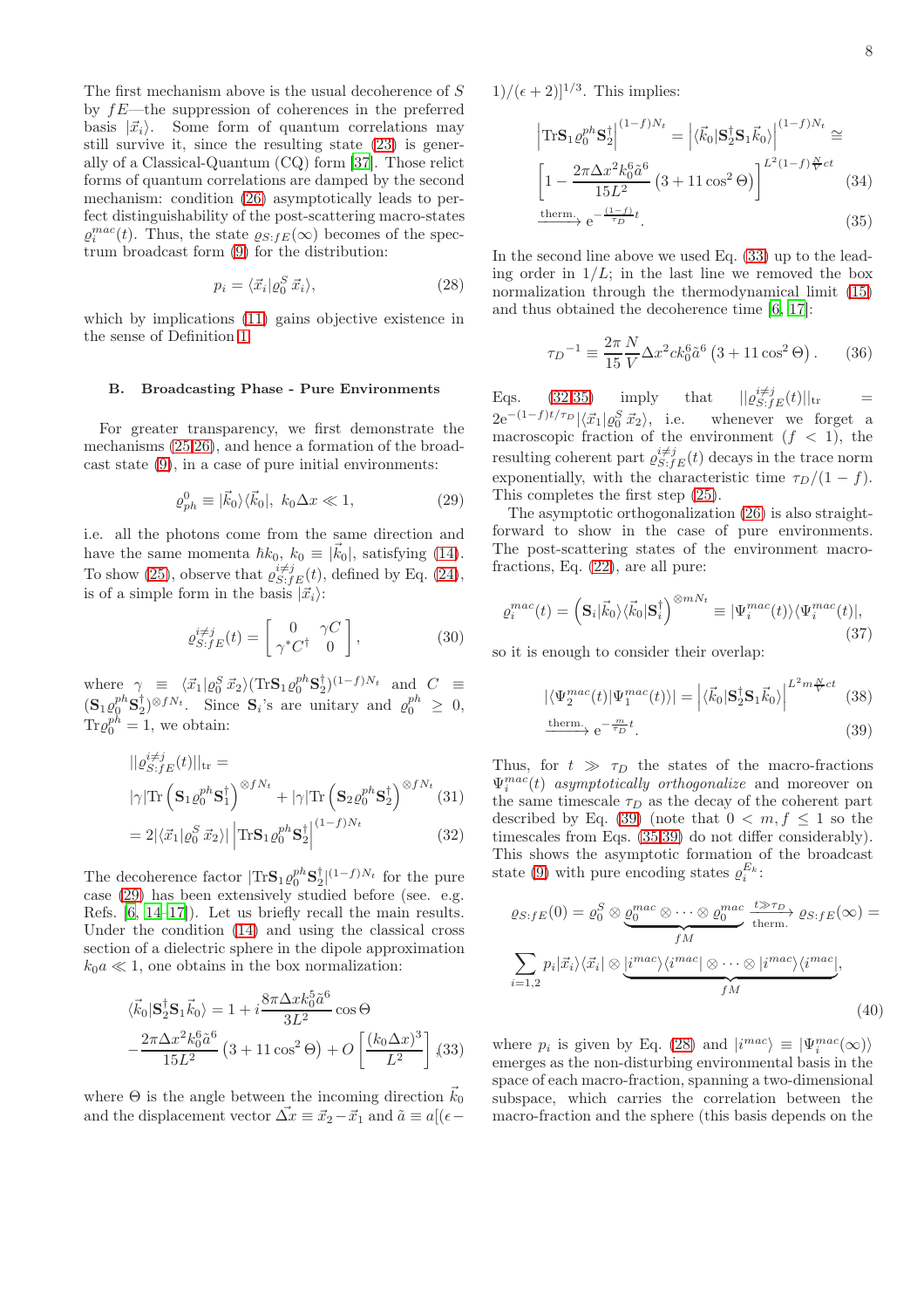initial state  $|\vec{k}_0\rangle$ ). Thus, the correlations become effectively among the qubits. The full process [\(40\)](#page-7-6) is a combination of the measurement of the system in the pointer basis  $|\vec{x}_i\rangle$  and spectrum broadcasting of the result, described by a *CC*-type channel [\[11\]](#page-13-9) :

$$
\Lambda_{\infty}^{S \to fE}(\varrho_0^S) \equiv \sum_i \langle i | \varrho_0^S i \rangle | i^{mac} \rangle \langle i^{mac} | \otimes \cdots \otimes | i^{mac} \rangle \langle i^{mac} |.
$$

Quantum Darwinism condition and [\(12\)](#page-4-1) and the classical plateau follow now form the Eq. [\(40\)](#page-7-6):

$$
I[\varrho_{S:FE}(\infty)] = H_S,\tag{42}
$$

since the conditions [\(25](#page-6-6)[,27\)](#page-6-7) are satisfied in the trace norm. Thus the mutual information becomes asymptotically independent of the fraction  $f$  (as long as it is macroscopic). We stress that in our analysis this is derived from the deeper analysis on the level of states.

In Quantum Darwinism simulations for finite, fixed times  $t$  (see e.g. Refs. [\[6](#page-13-4), [17\]](#page-13-13)), one can observe that the formation of the plateau is stronger driven by increasing the time rather than the macro-fraction  $f$  (keeping all other parameters equal). This can be straightforwardly explained by looking at the Eqs. [\(35,](#page-7-3)[39\)](#page-7-4): the fractions  $f, m$  are by definition at most 1, and hence have little effect on the decay of the exponential factors, while  $t$ can be arbitrarily greater than  $\tau_D$ , thus accelerating the formation of the broadcast state [\(40\)](#page-7-6).

There is a very distinct difference in the macro- and microscopic behavior of the environment, already alluded to in Refs. [\[6,](#page-13-4) [17](#page-13-13)]. From Eq.[\(33\)](#page-7-1) it follows that within the sector [\(14\)](#page-4-2) the post-scattering states of *individual* photons (*micro-states*)  $|\Psi_i^{mic}\rangle \equiv \mathbf{S}_i|\vec{k}_0\rangle$ , become identical in the thermodynamic limit and hence encode no information about the sphere's localization:

$$
\langle \Psi_2^{\text{mic}} | \Psi_1^{\text{mic}} \rangle \equiv \langle \vec{k}_0 | \mathbf{S}_2^{\dagger} \mathbf{S}_1 \vec{k}_0 \rangle \xrightarrow{\text{therm.}} 1. \tag{43}
$$

This is not surprising due to the condition [\(14\)](#page-4-2). On the other hand, and despite of it, by Eq. [\(39\)](#page-7-4) macroscopic groups of photons are able to resolve the sphere's position and in the asymptotic limit resolve it perfectly (Fig. [3\)](#page-8-0). It leads to an appearance of different information-theoretical phases in the model, which we now describe. We stress that the macro-fraction m can be arbitrarily small (which only prolongs the orthogonalization time, cf. Eq. [\(39\)](#page-7-4)), but must scale with the total number of photons  $N_t$ . Indeed, for a microscopic, i.e. not scaling with  $N_t$ , fraction  $\mu$  the limit [\(43\)](#page-8-1) still holds:  $[\langle \vec{k}_0 | \mathbf{S}_2^{\dagger} \mathbf{S}_1 \vec{k}_0 \rangle]^{\mu}$  therm. Thus, if the observed portion of the environment is microscopic, the asymptotic post-



<span id="page-8-3"></span><span id="page-8-0"></span>FIG. 3: Orthogonalization of macroscopic states. At the mi*croscopic* level, the individual post-scattering states  $|\Psi_i^{mic}\rangle \equiv$  $\mathbf{S}_i | \vec{k}_0 \rangle$ , corresponding to the sphere being at  $\vec{x}_i$  (represented by the small solid slabs on the left) become identical in the thermodynamic limit (cf. Eq. [\(43\)](#page-8-1)) and hence completely indistinguishable. They carry vanishingly small amount of information about the sphere's localization, which is due to the assumed weak coupling between the sphere and each individual environmental photon [\(14\)](#page-4-2). On the other hand, the collective states of macroscopic fractions  $|\Psi_i^{mac}(t)\rangle\equiv\left(\mathbf{S}_i|\vec{k}_0\rangle\right)^{\otimes mN_t}$ (represented by the big solid slabs on the right) become by Eq. [\(39\)](#page-7-4) more and more distinguishable in the thermodynamic [\(15\)](#page-5-4) and the deep decoherence  $t \gg \tau_D$  limits. Together with the decoherence mechanism [\(25\)](#page-6-6) this leads to a formation of the spectrum broadcast state [\(9\)](#page-3-1) with pure environmental states, and hence to the objective existence of the (classical) state of the sphere in the sense of Definition [1.](#page-1-0)

scattering state is in fact a product one:

<span id="page-8-2"></span>
$$
\varrho_{S:\mu E}(0) = \varrho_0^S \otimes (\varrho_0^{mac})^{\otimes \mu} \xrightarrow{\text{t} \gg \tau_D} \varrho_{S:\mu E}(\infty) =
$$

$$
\sum_{i=1,2} p_i |\vec{x}_i\rangle\langle\vec{x}_i| \otimes (\mathbf{S}_i|\vec{k}_0\rangle\langle\vec{k}_0|\mathbf{S}_i^{\dagger})^{\otimes \mu} =
$$
(44)

$$
\left(\sum_{i=1,2} p_i |\vec{x}_i\rangle\langle\vec{x}_i|\right) \otimes |\Psi^{mic}\rangle\langle\Psi^{mic}|^{\otimes \mu},\tag{45}
$$

<span id="page-8-1"></span>where  $|\Psi^{mic}\rangle \equiv \mathbf{S}_1|\vec{k}_0\rangle \cong \mathbf{S}_2|\vec{k}_0\rangle$  because of Eq. [\(43\)](#page-8-1) (and  $\cong$  denotes equality in the thermodynamic limit [\(15\)](#page-5-4)). We call it a "product phase", in which  $I[\varrho_{S:\mu E}(\infty)] = 0$ .

Conversely, if we have access to the full environment, ignoring perhaps only a microscopic fraction  $\mu$ , the arguments leading to Eqs. [\(35](#page-7-3)[,39\)](#page-7-4) do not work anymore, since from Eq. [\(43\)](#page-8-1):

$$
\left|\text{Tr}\mathbf{S}_1 \varrho_0^{ph} \mathbf{S}_2^{\dagger}\right|^{\mu} \xrightarrow{\text{therm.}} 1,\tag{46}
$$

and thus there is no decoherence nor orthogonalization. The post-scattering state contains then the full *quan*tum information about the system due to the unsuppressed system-environment entanglement produced by the controlled-unitary interaction [\(17\)](#page-5-1). As a result, the mutual information attains in the thermodynamical limit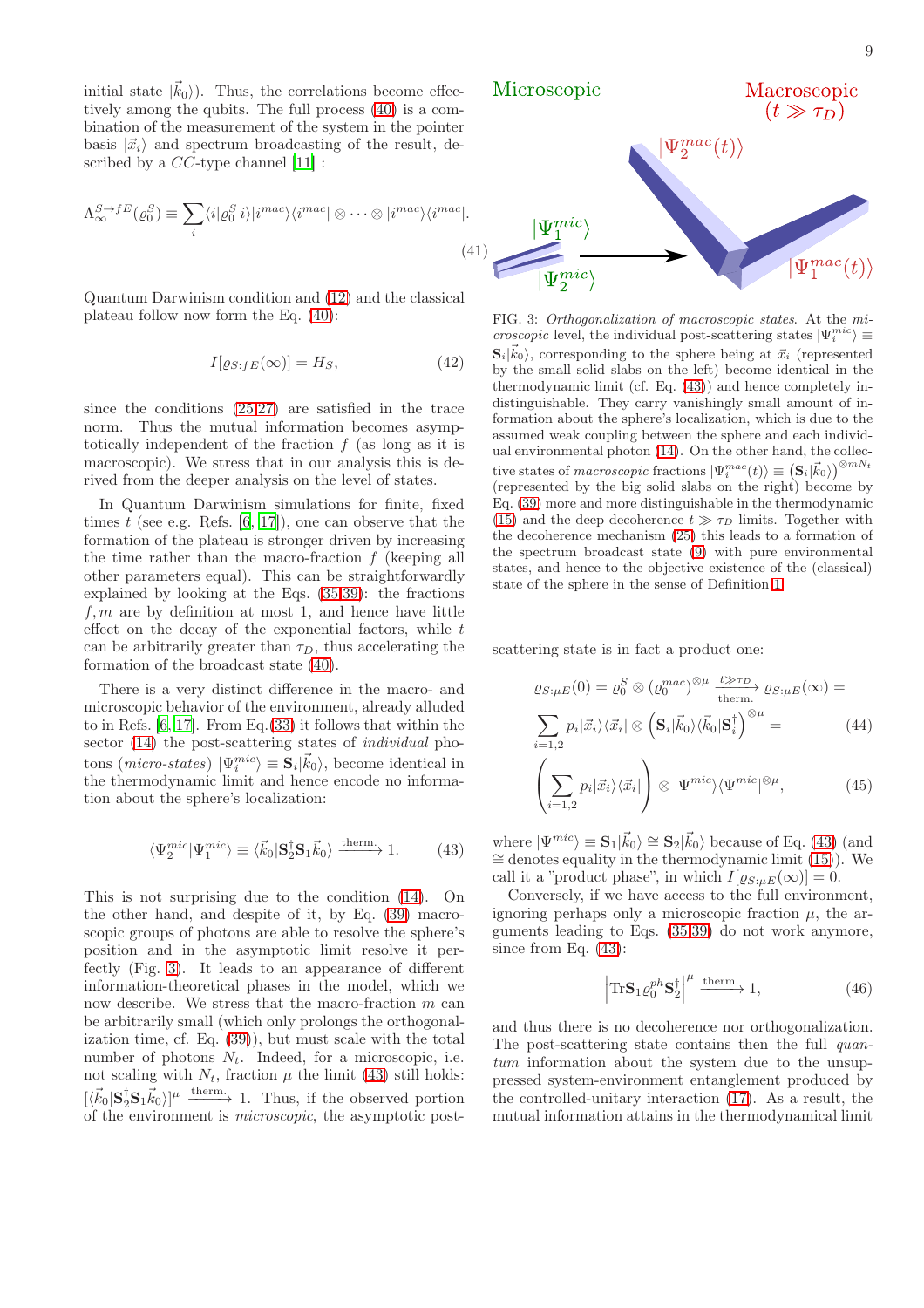

<span id="page-9-0"></span>FIG. 4: Information-theoretical phases. Schematic phase diagram showing three different information-theoretical phases of the model, appearing in the thermodynamic limit [\(15\)](#page-5-4) and in the deep decoherence regime  $t \gg \tau_D$ . The horizontal axis is the macroscopic fraction  $f$  of the environment  $E$  under the observation. Vertical axis represents the asymptotic mutual information between the system  $S$  and the macroscopic fraction  $fE, I[\varrho_{S:FE}(\infty)]$ . The plot shows two phase transitions: the first one occurs at  $f = 0$  from the product phase of Eq. [\(45\)](#page-8-2) to the broadcasting phase  $0 < f < 1$  of Eq. [\(40\)](#page-7-6). The second one is from the broadcasting phase to the full information phase at  $f = 1$ , when the observed environment is quantumly correlated with the system. Due to the thermodynamic limit each value of the fraction  $f$  should be understood modulo a microscopic fraction, i.e. a fraction not scaling with the total photon number  $N_t$  (cf. Eq. [\(16\)](#page-5-3)).

its maximum value  $I_{max}$  (equal to  $2H_S$  for a pure  $\varrho_0^S$ ) and we call this regime a "full information phase". We note that the rise of  $I_{S:FE}$  above  $H_S$  certifies the presence of entanglement [\[38](#page-13-35)]. The intermediate phase described by Eq. [\(40\)](#page-7-6), we propose to call a "broadcasting phase". The resulting schematic phase diagram is presented in Fig. [4.](#page-9-0) The quantity experiencing discontinuous jumps is the mutual information between the system S and the observed environment  $fE$ , and the parameter which drives the phase transitions is the fraction size  $f$ . As discussed above, each value of f has to be understood modulo a micro-fraction. The appearance of the phase diagram is a reflection of both the thermodynamic and the deep decoherence limits and its form is in agreement with the previously obtained results (see e.g. Refs. [\[6](#page-13-4), [17](#page-13-13)]).

#### C. Broadcasting Phase - Mixed Environments

We now move to a more general case when the environmental photons are initially in a mixed state. Unlike in the previous studies (see e.g. Refs. [\[6,](#page-13-4) [14](#page-13-12), [17\]](#page-13-13)), we will not assume the thermal blackbody distribution of the photon energies, but consider a general state, diagonal in the momentum basis  $|\vec{k}\rangle$  and concentrated around the energy sector [\(14\)](#page-4-2):

<span id="page-9-1"></span>
$$
\varrho_0^{ph} = \sum_{\vec{k}} p(\vec{k}) |\vec{k}\rangle\langle\vec{k}|, \text{ supp } p \in \{\vec{k} : |\vec{k}| \Delta x \ll 1\} \tag{47}
$$

As before, we work in the box normalization: the momentum eigenstates  $|\vec{k}\rangle$  are discrete box states and the summation is over the box modes. The partial post-scattering state  $\varrho_{S:FE}(t)$  is given by the same Eqs. [\(22-](#page-6-4)[24\)](#page-6-3) with the above  $\varrho_0^{ph}$ . The first step [\(25\)](#page-6-6), i.e. the decay of the coherent part, is the same as before, as nowhere in Eqs. [\(30](#page-7-7)[-32\)](#page-7-2) the purity was used, but the decoherence factor is now modified. In the leading order in  $1/L$  it reads [\[6](#page-13-4), [14,](#page-13-12) [17\]](#page-13-13):

<span id="page-9-5"></span>
$$
\left| \text{Tr} \mathbf{S}_1 \varrho_0^{ph} \mathbf{S}_2^{\dagger} \right|^{(1-f)N_t} \cong
$$
\n
$$
\left[ 1 - \frac{2\pi \Delta x^2 \tilde{a}^6}{15L^2} \sum_{\vec{k}} p(\vec{k}) k^6 \left( 3 + 11 \cos^2 \Theta_{\vec{k}} \right) \right]^{(1-f)N_t} \tag{48}
$$

$$
\xrightarrow{\text{therm.}} \exp\left[-\frac{(1-f)}{\overline{\tau_D}}t\right],\tag{49}
$$

where the modified decoherence time  $\overline{\tau_D}$  is given by [\[34\]](#page-13-36):

$$
\overline{\tau_D}^{-1} \equiv \frac{2\pi}{15} \frac{N}{V} \Delta x^2 c \tilde{a}^6 \langle \langle k^6 (3 + 11 \cos^2 \Theta_{\vec{k}}) \rangle \rangle, \qquad (50)
$$

and  $\langle\langle\cdot\rangle\rangle$  denotes the averaging with respect to  $p(\vec{k})$ .

Completing the second step [\(27\)](#page-6-7) is more involved (our calculation is partially similar to that of Ref. [\[17\]](#page-13-13)). We will use the known bounds for the trace norm of a difference of two states [\[39\]](#page-13-37):

<span id="page-9-4"></span><span id="page-9-2"></span>
$$
1 - \text{Tr}\sqrt{\sqrt{\varrho_1}\varrho_2\sqrt{\varrho_1}} \le \frac{1}{2}||\varrho_1 - \varrho_2||_{tr} \qquad (51)
$$

$$
\le \sqrt{1 - \left(\text{Tr}\sqrt{\sqrt{\varrho_1}\varrho_2\sqrt{\varrho_1}}\right)^2}.
$$

We first calculate the above bounds for the individual post-scattering states  $\varrho_i^{mic} \equiv \mathbf{S}_i \varrho_0^{ph} \mathbf{S}_i^{\dagger}$ . Let:

$$
\sqrt{\varrho_1} \varrho_2 \sqrt{\varrho_1} \equiv \mathbf{S}_1 \left( \sum_{\vec{k}, \vec{k}^{\prime \prime}} M_{\vec{k} \vec{k}^{\prime \prime}} |\vec{k}\rangle \langle \vec{k}^{\prime \prime}| \right) \mathbf{S}_1^{\dagger}, \tag{52}
$$

where:

<span id="page-9-3"></span>
$$
M_{\vec{k}\vec{k}''} \equiv \sqrt{p(\vec{k})p(\vec{k}'')} \sum_{\vec{k}'} p(\vec{k}') \langle \vec{k} | \mathbf{S}_1^{\dagger} \mathbf{S}_2 \vec{k}' \rangle \langle \vec{k}' | \mathbf{S}_2^{\dagger} \mathbf{S}_1 \vec{k}'' \rangle.
$$
\n(53)

By Eq.  $(47)$  it is supported in the sector  $(14)$ , and we diagonalize it in the leading order in  $1/L$ . For that, we first decompose matrix elements  $M_{\vec{k}\vec{k}^{\prime\prime}}$  in  $1/L$  and keep the leading terms only. Let us write:

$$
S_1^{\dagger} S_2 = 1 - (1 - S_1^{\dagger} S_2) \equiv 1 - B. \tag{54}
$$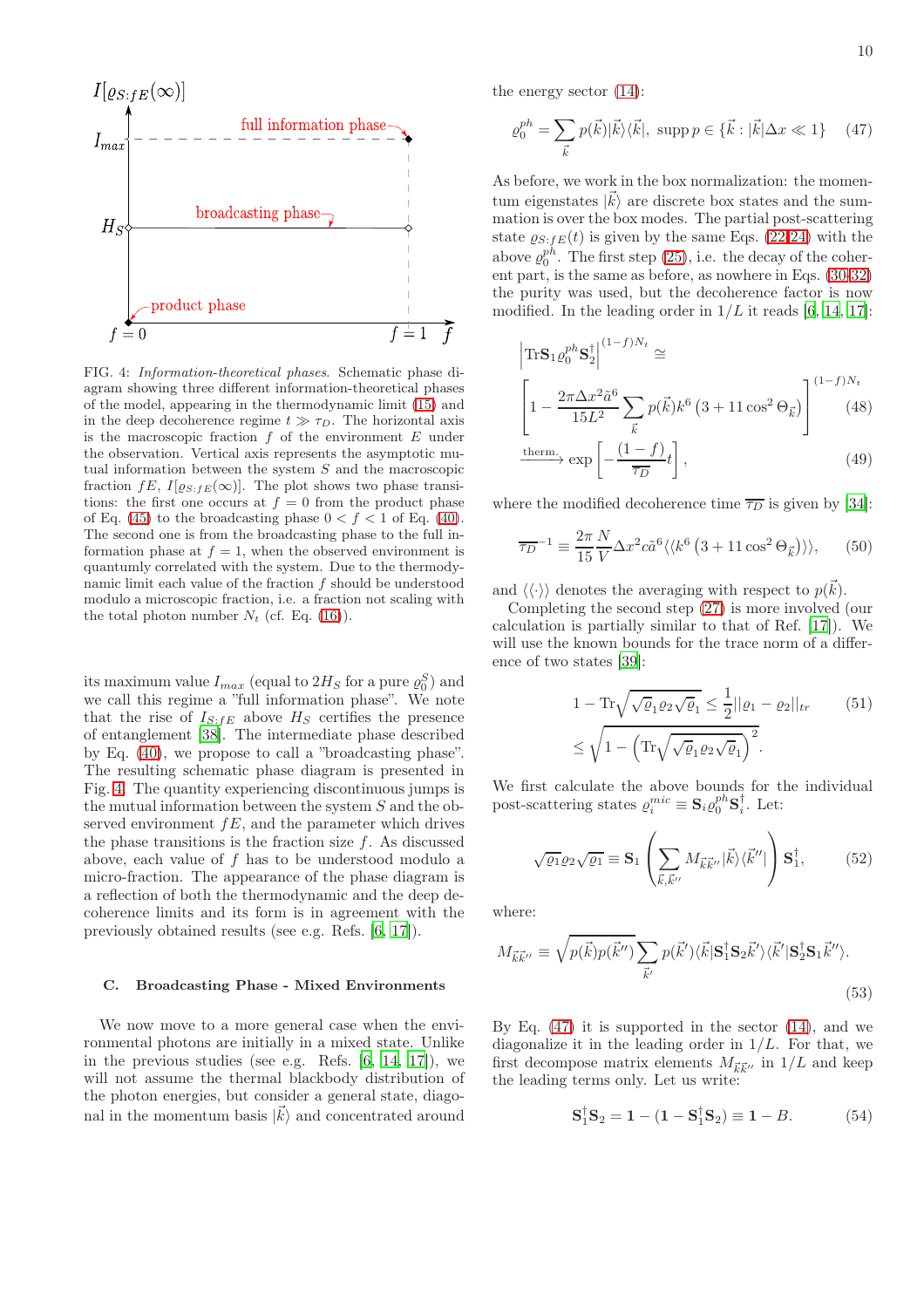From Eq. [\(51\)](#page-9-4), this implies for the micro-states:

<span id="page-10-4"></span>
$$
0 \le \frac{1}{2} ||\varrho_1^{mic} - \varrho_2^{mic}||_{tr} \le \sqrt{\frac{2\alpha\bar{\eta}}{L^2} - \frac{\alpha^2\bar{\eta}^2}{L^4}} \xrightarrow{\text{therm.}} 0, (61)
$$

where [\[17\]](#page-13-13):

<span id="page-10-7"></span>
$$
\alpha \equiv \frac{\bar{\eta} - \bar{\eta}'}{\bar{\eta}}\tag{62}
$$

<span id="page-10-0"></span>is of the order of unity in  $1/L$  by definitions [\(59,60\)](#page-10-2) and Eqs. [\(33,](#page-7-1)[55\)](#page-10-0). Thus, under [\(14\)](#page-4-2), the states  $\varrho_1^{mic}, \varrho_2^{mic}$  become equal. This is the mixed stated analog of Eq. [\(43\)](#page-8-1).

Passing to the macro-states  $\varrho_i^{mac}(t)$  (cf. Eq. [\(22\)](#page-6-4)), we in turn obtain:

<span id="page-10-5"></span>
$$
1 \ge \frac{1}{2} ||\varrho_1^{mac}(t) - \varrho_2^{mac}(t)||_{tr} \ge 1 - \left( \text{Tr} \sqrt{\sqrt{\varrho_1 \varrho_2 \sqrt{\varrho_1}}} \right)^{mN_t}
$$
  

$$
\approx 1 - \left( 1 - \frac{\alpha \bar{\eta}}{L^2} \right)^{mN_t} \xrightarrow{\text{therm.}} 1 - \exp \left[ -\frac{\alpha m}{\overline{\tau_D}} t \right],
$$
 (63)

where the upper bound follows trivially from the normalization of the states. Thus, whenever  $\alpha \neq 0$ , the macroscopic states satisfy  $(1/2)||\varrho_1^{mac} - \varrho_2^{mac}||_{tr} \approx 1$  for  $t \gg \overline{\tau_D}/\alpha$ , i.e. become supported on orthogonal subspaces and hence perfectly distinguishable through orthogonal projectors on their supports. The latter are within the subspaces span $\{|\vec{k}\rangle : \vec{k} \in \text{supp } p\}^{\otimes mN_t}$  (cf. Eq. [\(47\)](#page-9-1)), rotated by  $\mathbf{S}_1^{\otimes mN_t}$  and  $\mathbf{S}_2^{\otimes mN_t}$  respectively. This shows the asymptotic formation of the spectrum broadcasting state [\(9\)](#page-3-1):

<span id="page-10-3"></span>
$$
\varrho_{S:fE}(\infty) = \sum_{i=1,2} p_i |\vec{x}_i\rangle\langle\vec{x}_i| \otimes \left[\varrho_i^{mac}(\infty)\right]^{\otimes fM} \tag{64}
$$

with  $\varrho_1^{mac}(\infty)\varrho_2^{mac}(\infty) = 0$ , and hence the objective existence in the sense of Definition [1](#page-1-0) of the classical state [\(28\)](#page-7-5) of the sphere for the mixed environments [\(47\)](#page-9-1). Thus, all our previous findings regarding proliferation, redundancy and objective existence of the classical state apply equally well here too: for  $\alpha \neq 0, f \neq 0, 1$  we again asymptotically observe the broadcasting phase [\(64\)](#page-10-3) and recover the Quantum Darwinism condition [\(12\)](#page-4-1) by the same Eq. [\(42\)](#page-8-3). Moreover, from Eqs. [\(61](#page-10-4)[,63\)](#page-10-5), all the pure case considerations regarding micro- and macro- regimes (cf. Eq. [\(43\)](#page-8-1) and the following paragraphs) hold true and the same phase diagram of Fig. [4](#page-9-0) emerges. This is a deep feature of the model.

However, there is one remarkable difference with respect to the pure case. Comparing Eqs. [\(49\)](#page-9-5) and [\(63\)](#page-10-5) one sees that in the mixed case the timescales of decoherence [\(25\)](#page-6-6) and distinguishability [\(26\)](#page-6-5) are a priori different:  $\overline{\tau_D}$ and  $\overline{\tau_D}/\alpha$  respectively. Since  $0 \leq \alpha \leq 1$  the latter time is in general larger and the broadcast state is fully formed for  $t \gg \overline{\tau_D}/\alpha$ . Mixedness of the environment thus slows down the process of formation of the broadcast state. If the difference  $\overline{\tau_D}/\alpha - \overline{\tau_D}$  is sufficiently large, then for the intermediate times  $\overline{\tau_D} \ll t < \overline{\tau_D}/\alpha$  the state  $\rho_{S;fE}(t)$ 

Matrix elements of  $B$  between vectors satisfying  $(14)$  are of the order of  $1/L$  at most. Indeed, by Eq. [\(33\)](#page-7-1) the diagonal elements  $B_{\vec{k}\vec{k}} = 1 - \langle \vec{k} | \mathbf{S}_1^{\dagger} \mathbf{S}_2 \vec{k} \rangle = O(1/L^2)$ . The off-diagonal elements are, in turn, determined by the unitarity of  $S_1^{\dagger}S_2$  and the order of the diagonal ones:  $1 = |\langle \vec{k} | \mathbf{S}_1^{\dagger} \mathbf{S}_2 \vec{k} \rangle|^2 + \sum_{\vec{k}' \neq \vec{k}} |\langle \vec{k} | \mathbf{S}_1^{\dagger} \mathbf{S}_2 \vec{k}' \rangle|^2 = 1 - O(1/L^2) +$  $\sum_{\vec{k}' \neq \vec{k}} |B_{\vec{k}\vec{k}'}|^2$  for any fixed  $\vec{k}$  satisfying [\(14\)](#page-4-2) (there is a single sum here), where we again used Eq. [\(33\)](#page-7-1). Hence:

$$
\forall_{\vec{k}} \colon \sum_{\vec{k}' \neq \vec{k}} |B_{\vec{k}\vec{k}'}|^2 = \sum_{\vec{k}' \neq \vec{k}} \left| \langle \vec{k} | \mathbf{S}_1^\dagger \mathbf{S}_2 \vec{k}' \rangle \right|^2 = O\left(\frac{1}{L^2}\right). \tag{55}
$$

As a byproduct, by the above estimates in the energy sector [\(14\)](#page-4-2),  $S_1 \cong S_2$  in the strong operator topology:  $||({\bf S}_1-{\bf S}_2)|\phi\rangle||^2=||B|\phi\rangle||^2 \xrightarrow{\text{therm}} 0 \text{ for any } |\phi\rangle \text{ from the}$ subspace defined by [\(14\)](#page-4-2). Coming back to  $M_{\vec{k}\vec{k}''}$ , from Eqs. [\(33,](#page-7-1)[55\)](#page-10-0) in the leading order:

$$
M_{\vec{k}\vec{k}''} = p(\vec{k})^2 \delta_{\vec{k}\vec{k}''} - p(\vec{k})^{3/2} \sqrt{p(\vec{k}'')} B_{\vec{k}''\vec{k}}^*
$$

$$
- p(\vec{k}'')^{3/2} \sqrt{p(\vec{k})} B_{\vec{k}\vec{k}''} + O\left(\frac{1}{L^4}\right). \quad (56)
$$

The first term is non-negative and is of the order of unity, while the rest is of the order  $1/L$  and forms a Hermitian matrix. We can thus calculate the desired eigenvalues  $m(\vec{k})$  of  $M_{\vec{k}\vec{k}^{\prime\prime}}$  using standard, stationary perturbation theory of quantum mechanics (see e.g. Ref. [\[35\]](#page-13-32)), treating the terms with the B matrix as a small perturbation. Assuming a generic situation when the leading term is non-degenerate (the measure  $p(\vec{k})$  in Eq. [\(47\)](#page-9-1) is injective):

<span id="page-10-1"></span>
$$
m(\vec{k}) = p(\vec{k})^2 \left( 1 - B_{\vec{k}\vec{k}}^* - B_{\vec{k}\vec{k}} \right) + O\left(\frac{1}{L^4}\right), \quad (57)
$$

and:

<span id="page-10-6"></span>
$$
\operatorname{Tr}\sqrt{\sqrt{\varrho_{1}}\varrho_{2}\sqrt{\varrho_{1}}} = \operatorname{Tr}\sqrt{M} \cong \sum_{\vec{k}} p(\vec{k})\sqrt{1 - 2\mathrm{Re}B_{\vec{k}\vec{k}}}
$$

$$
\cong \sum_{\vec{k}} p(\vec{k}) \left(1 - \mathrm{Re}B_{\vec{k}\vec{k}}\right) = 1 + \frac{1}{2} \sum_{\vec{k}} \left(\frac{M_{\vec{k}\vec{k}}}{p(\vec{k})} - p(\vec{k})\right) =
$$

$$
\frac{1}{2} + \sum_{\vec{k}} \frac{p(\vec{k})}{2} \left| \langle \vec{k} | \mathbf{S}_{1}^{\dagger} \mathbf{S}_{2} \vec{k} \rangle \right|^{2} + \sum_{\vec{k}} \sum_{\vec{k}' \neq \vec{k}} \frac{p(\vec{k})}{2} \left| \langle \vec{k} | \mathbf{S}_{1}^{\dagger} \mathbf{S}_{2} \vec{k}' \rangle \right|^{2}
$$

$$
\equiv 1 - \frac{\bar{\eta} - \bar{\eta}'}{L^{2}}, \tag{58}
$$

where we have used Eqs. [\(52,](#page-9-2)[57,](#page-10-1)[33](#page-7-1)[,53\)](#page-9-3) in the respective order, and introduced:

<span id="page-10-2"></span>
$$
\bar{\eta} \equiv \frac{L^2}{2} \left( 1 - \sum_{\vec{k}} p(\vec{k}) \left| \langle \vec{k} | \mathbf{S}_1^\dagger \mathbf{S}_2 \vec{k} \rangle \right|^2 \right), \qquad (59)
$$

$$
\bar{\eta}' \equiv \frac{L^2}{2} \sum_{\vec{k}} \sum_{\vec{k}' \neq \vec{k}} p(\vec{k}) \left| \langle \vec{k} | \mathbf{S}_1^\dagger \mathbf{S}_2 \vec{k}' \rangle \right|^2. \tag{60}
$$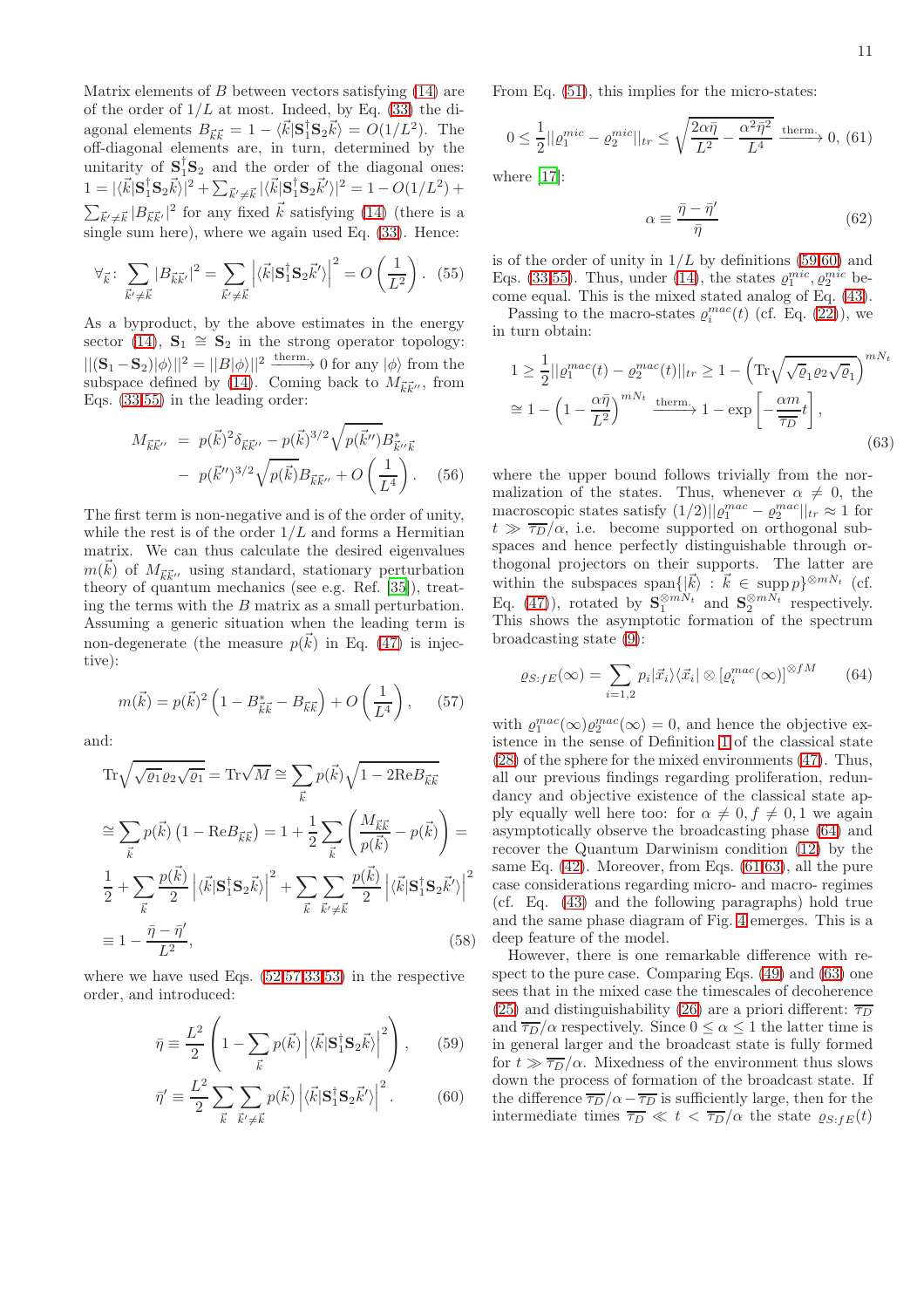is approximately a CQ state, whose mutual informa-tion is given by the Holevo quantity [\[40\]](#page-14-0):  $I[\varrho_{S:FE}(t)] =$  $S_{\rm vN}\left(\sum_ip_i\varrho_i^{mac}(t)^{\otimes fM}\right)-\sum_ip_iS_{\rm vN}(\varrho_i^{mac}(t))^{fM}.$ 

Those different time scales were already discovered and discussed in Ref. [\[17](#page-13-13)], where  $\alpha$  was called the "environment receptivity" and  $\alpha/\overline{\tau_D}$  the "redundancy rate". However, the presented physical interpretations of those quantities were rather heuristic, based loosely on the Quantum Darwinism condition [\(12\)](#page-4-1) and not grounded in the full state analysis, as we have presented above. Moreover, the measure  $p(\vec{k})$  studied in Ref. [\[17\]](#page-13-13) was of a special, product form:  $p(\vec{k}) = p_{th}(k)(1/\Delta\Omega)$ , where  $p_{th}(k)$ is the thermal distribution of the energies and the photons were assumed to come from a portion of the "celestial sphere" of an angular measure  $\Delta\Omega$ . Above, we have shown the effect for a general, diagonal in the momentum eigenbasis state [\(47\)](#page-9-1). Let us recall after Refs. [\[6,](#page-13-4) [17](#page-13-13)] that for an isotropic illumination when  $p(\vec{k}) \equiv p(k)(1/4\pi)$  (all the directions are equally probable),  $\alpha = 0$  [\[41\]](#page-14-1) and there is no broadcasting of the classical information: perfectly mixed directional states of the photons cannot store any localization information of the sphere, neither on the micro- nor at the macro-level (cf. Eqs. [\(61,](#page-10-4)[63\)](#page-10-5)).

By Eqs.  $(35,39)$  $(35,39)$  and Eqs.  $(49,63)$  $(49,63)$ , the asymptotic formation of the spectrum broadcast states relies, among the other things, on the full product form of the initial state  $(18)$  and the interaction  $(17)$  in each block i. However, from the same equations it is clear that one can allow for correlated/entangled fractions of photons, as long as they stay microscopic, i.e. do not scale with  $N_t$ . The corresponding terms then factor out in front of the exponentials in Eqs. [\(35,](#page-7-3)[39,](#page-7-4)[49](#page-9-5)[,63\)](#page-10-5) and the formation of the spectrum broadcast states is not affected.

## D. Perron-Frobenius Broadcasting - "Singular Points" of Decoherence

We finish with a surprising application of the classical Perron-Frobenius Theorem [\[42](#page-14-2)], leading to "singular points" of decoherence. Let the initial state of the sphere be  $\varrho_0^S = \sum_i \lambda_{0i} |\phi_i\rangle\langle\phi_i|$ . Then, in the spectrum broadcast states [\(40,](#page-7-6)[64\)](#page-10-3) there appears a (unitary-)stochastic matrix  $P_{ij}(\phi) \equiv |\langle \phi_i | \vec{x}_j \rangle|^2$  (cf. Eq. [\(28\)](#page-7-5)). By the Perron-Frobenius Theorem it possesses at least one stable probability distribution  $\lambda_{*i}(\phi)$ :  $\sum_j P_{ij}(\phi) \lambda_{*j}(\phi) = \lambda_{*i}(\phi)$  and such a distribution exists for *any* initial eigenbasis  $|\phi_i\rangle$ of S. Let us now choose it as the spectrum of the initial state  $\varrho_0^S$ :  $\lambda_{0i} = \lambda_{*i}(\phi)$ . Then, the scattering process [\(17\)](#page-5-1) not only leaves this distribution unchanged, but broadcasts it into the environment:

$$
\left[\sum_{i} \lambda_{*i}(\phi)|\phi_{i}\rangle\langle\phi_{i}|\right] \otimes \left(\varrho_{0}^{mac}\right)^{\otimes fM} \xrightarrow{\ t \gg \tau_{D}} \varrho_{S:fE}(\infty) =
$$
\n
$$
= \sum_{i} \left(\sum_{j} P_{ij}(\phi)\lambda_{*j}(\phi)\right) |\vec{x}_{i}\rangle\langle\vec{x}_{i}| \otimes \left(\varrho_{i}^{mac}\right)^{\otimes fM}
$$
\n
$$
= \sum_{i} \lambda_{*i}(\phi)|\vec{x}_{i}\rangle\langle\vec{x}_{i}| \otimes \left(\varrho_{i}^{mac}\right)^{\otimes fM}. \tag{65}
$$

The initial spectrum does not "decohere"—that is why we have called it a "singular point" of decoherence. This Perron-Frobenius broadcasting process, first introduced in Ref. [\[11](#page-13-9)], can thus be used to faithfully (in the asymptotic limit above) broadcast the classical message  $\{\lambda_{*i}(\phi)\}\$  through the environment macro-fractions.

## V. CONCLUDING REMARKS

In this work we have identified spectrum broadcasting of Ref. [\[11](#page-13-9)], a significantly weaker form of quantum state broadcasting, as the fundamental quantum process, which leads to objectively existing classical information. More specifically, adopting the multiple environments paradigm, the suitable definition of objectivity (Definition [1\)](#page-1-0), and Bohr's notion of non-disturbance, we have proven that the only possible process which makes transition from quantum state information to the classical objectivity is spectrum broadcasting. This process constitutes a formal framework and a physical foundation for the Quantum Darwinism model, which, as we have pointed out, in its information-theoretical form does not produce a sufficient condition for objectivity, since it allows for entanglement. We have shown that in the presence of decoherence, spectrum broadcasting is a necessary and sufficient condition for the objective existence of a classical state of the system. It filters a quantum state and then broadcasts its spectrum i.e. a classical probability distribution, in multiple copies into the environment, making it accessible to the observers. In the picture of quantum channels, this redundant classical information transfer from the system to the environments is described by a CC-type channel.

We have illustrated spectrum broadcasting process on the emblematic example for Decoherence Theory: a small dielectric sphere embedded in a photonic environment. In particular, we have explicitly shown the asymptotic formation of a spectrum broadcasting state for both pure and general (not necessarily thermal) mixed photon environments. Then, we have derived in the asymptotic limit of deep decoherence the information-theoretical phase diagram of the model. Depending on the observed macroscopic fraction  $f$  of the environment, it shows three phases: the product, broadcasting and full information phase, and is a complete agreement (up to some error  $\delta$ for finite times) with the classical plateau of the original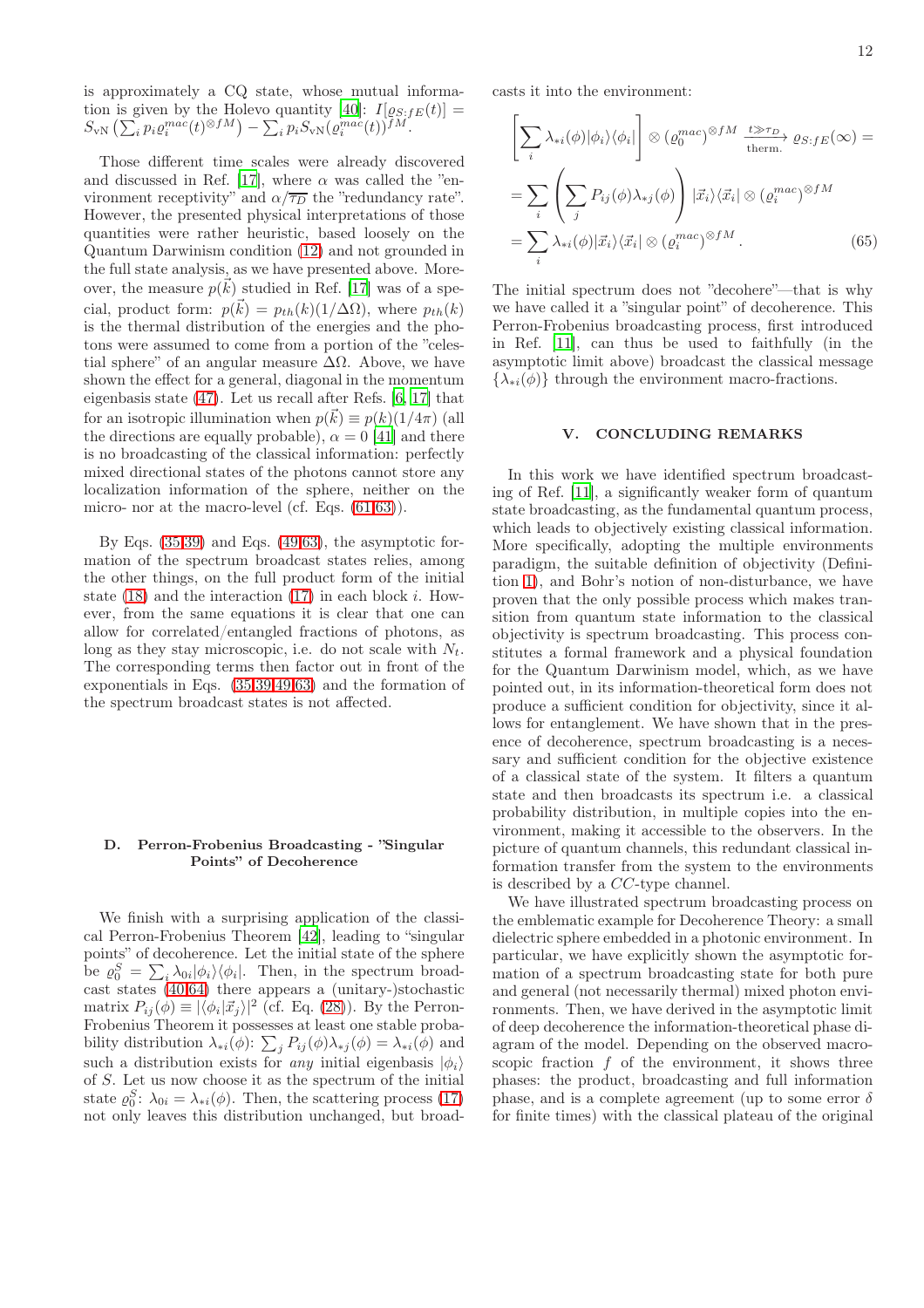Quantum Darwinism studies. There are two phase transitions taking place: i) from the product phase to the broadcasting phase (at  $f = 0$ ); ii) from the broadcasting phase  $(0 < f < 1)$  to the full information phase (at  $f = 1$ , when the observed environment becomes quantumly correlated with the system. In addition, we have pointed out that a special form spectrum broadcasting the Perron-Frobenius broadcasting, can be used to faithfully (in the asymptotic limit) broadcast certain classical message through the noisy environment fractions.

From an experimental point of view, our work opens a possibility to develop an experimentally friendly framework for testing Quantum Darwinism. Our central object, the broadcast state [\(9\)](#page-3-1), is in principle directly observable through e.g. quantum state tomography—a well developed, successful, and widely used technique. In contrast, the original Quantum Darwinism condition [\(12\)](#page-4-1) relies on the quantum mutual information and it is not clear how to measure it.

We finish with a series of general remarks and questions.

First, there is a straightforward generalization of the illuminated sphere model to a situation where classical correlations are spectrum broadcasted [\[11\]](#page-13-9). Consider several spheres, each with its own photonic environment, and separated by distances D much larger than the photon wavelengths,  $kD \gg 1$  (cf. Eq. [\(14\)](#page-4-2)). The effective interaction is then a product of the unitaries [\(17\)](#page-5-1), e.g.:

$$
U_{S_1S_2:E_1E_2}(t) \equiv \sum_{i,j=1,2} |\vec{x}_i\rangle\langle\vec{x}_i| \otimes |\vec{y}_j\rangle\langle\vec{y}_j| \otimes \mathbf{S}_i^{\otimes N_t} \otimes \tilde{\mathbf{S}}_j^{\otimes N_t},\tag{66}
$$

for two spheres, where  $\vec{x}_i, \vec{y}_j$  are the spheres' positions and  $\mathbf{S}_i$ ,  $\tilde{\mathbf{S}}_j$  are the corresponding scattering matrices, and the asymptotic spectrum broadcast state carries now the joint probability, e.g.  $p_{ij} \equiv \langle \vec{x}_i, \vec{y}_j | \varrho_0^S \vec{x}_i, \vec{y}_j \rangle$  (cf. Eq [\(28\)](#page-7-5)). It is measurable by observers, who have an access to photon macro-fractions, originating from all the spheres.

Second, in the example we have studied, and in the majority of decoherence models [\[3\]](#page-13-1), the system-environment interaction Hamiltonian is of a product form:

$$
H_{int} = gA_S \sum_{k=1}^{N} X_{E_k},
$$
\n(67)

where g is a coupling constant and  $A_S, X_{E_1}, \ldots, X_{E_N}$  are some observables on the system and the environments respectively. The pointer basis appears then trivially as the eigenbasis of  $A = \sum_i a_i |i\rangle\langle i|$ —it is arguably put by hand by the choice of  $\overline{A}$ . It is then an interesting question if there are more general interaction Hamiltonians, without a priori chosen pointer basis, which nevertheless lead to an asymptotic formation of a spectrum broadcast state:

$$
\varrho_{S:fE}(t) \approx \sum_{i} p_i |i\rangle\langle i| \otimes_k \varrho_i^{E_k}, \ \varrho_i^{E_k} \varrho_{i' \neq i}^{E_k} = 0. \tag{68}
$$

Are there truly dynamical mechanisms leading to stable pointer bases and objective classical states?

Third, there appears to be a deep connection between the non-signaling principle and objective existence in the sense of Definition [1:](#page-1-0) the core fact that it is at all possible for observers to determine independently the classical state of the system is guaranteed by the non-signaling principle:  $\text{Tr}(\mathbf{1} \otimes \Pi_E \varrho) = \text{Tr}_E(\Pi_E \varrho_E)$ . There is no contradiction with the Bohr-nondisturbance, as the latter is a strictly stronger condition than the non-signaling [\[13\]](#page-13-11)(this is the core of Bohr's reply [\[12\]](#page-13-10) to EPR ). In fact, the above connection reaches deeper than quantum mechanics. In a general theory, where it is possible to speak of probabilities  $p(i|MN)$  of obtaining results i, j when performing measurements  $M, N$  (however defined). whatever the definition of objective existence may be, the requirement of the independent ability to locally determine probabilities by each party seem indispensable. This is guaranteed in the non-signaling theories, where all  $p(i|MN)$ 's have well defined marginals. In this sense non-signaling seems a prerequisite of cognition. This connection will be the subject of a further research.

Finally, one may speculate on a relevance of our results for life processes. Already in 1961, Wigner tried to argue that the standard quantum formalism does not allow for the self-replication of biological systems [\[43\]](#page-14-3). It seemed to be confirmed by the famous no cloning theorem [\[9\]](#page-13-7). However, now we see that cloning is not the only possibility. As we have shown, spectrum broadcasting implies a redundant replication of classical information in the environment. This is indispensable for the existence of life: one of the most fundamental processes of life is Watson-Crick alkali encoding of genetic information into the DNA molecule and self-replication of the DNA information. It cannot be thus a priori excluded that spectrum broadcasting may indeed open a "classical window" for life processes within quantum mechanics.

#### VI. ACKNOWLEDGEMENTS

This research is supported by ERC Advanced Grant QOLAPS and National Science Centre project Maestro DEC-2011/02/A/ST2/00305. P.H. and R.H. acknowledge discussions with K. Horodecki, M. Horodecki, and K. Życzkowski.

<span id="page-12-0"></span>[1] N. Bohr, "Discussions with Einstein on Epistemological Problems in Atomic Physics" in P. A. Schilpp (Ed.), Albert Einstein: Philosopher-Scientist, Library of Living Philosophers, Evanston, Illinois (1949); N. Bohr, "Col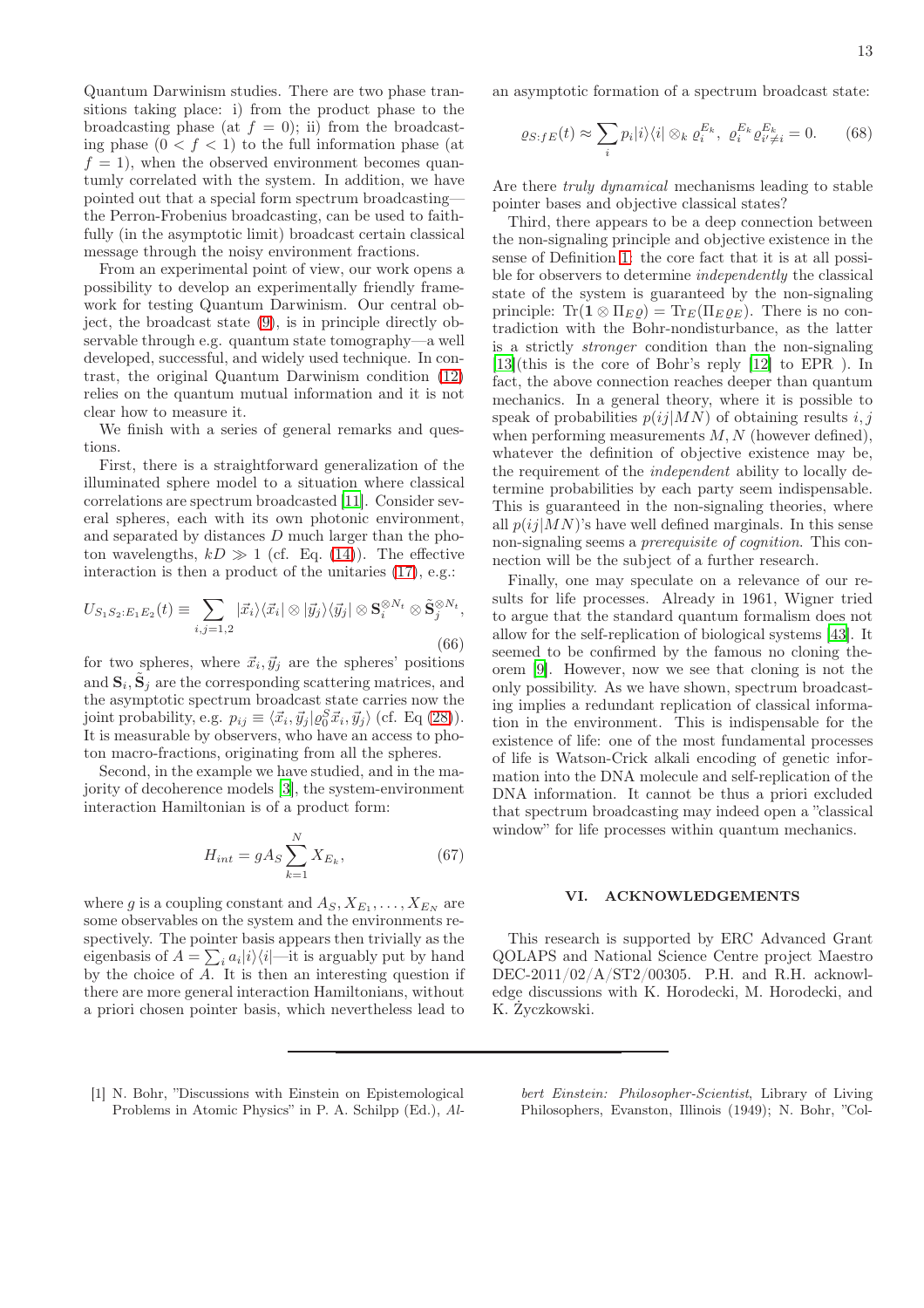lected Works" in J. Kalckar (Ed.), Foundations of Quantum Mechanics I (1926-1932) Vol. 6, North-Holland, Amsterdam (1985).

- <span id="page-13-0"></span>[2] W. Heisenberg, Philosophic Problems in Nuclear Science (F. C. Hayes Transl.), Faber and Faber, London (1952).
- <span id="page-13-1"></span>[3] E. Joos, H. D. Zeh, C. Kiefer, D. Giulini, J. Kupsch, and I.-O. Stamatescu, Decoherence and the Appearancs of a Classical World in Quantum Theory, Springer, Berlin (2003); W. H. Żurek, Rev. Mod. Phys. 75, 715 (2003); M. Schlosshauer, Rev. Mod. Phys. 76, 1267 (2004); M. Schlosshauer, Decoherence and the Quantum-to-Classical Transition, Springer, Berlin (2007).
- <span id="page-13-2"></span>[4] H. D. Zeh, Found. Phys. 1, 69 (1970); H. D. Zeh, Found. Phys. 3, 109 (1973); W. H. Zurek, Phys. Rev. D 24, 1516 (1981); Zurek, Phys. Rev. D 26, 1862 (1982); W. H. Zurek, Phys. Today 44, 36 (1991); H. D. Zeh, "Roots and fruits of decoherence", in B. Duplantier, J.-M. Raimond, V. Rivasseau (Eds.), Quantum Decoherence, Birkh<sup>5</sup>auser, Basel (2006).
- <span id="page-13-3"></span>W. H. Zurek, Nature Phys. 5, 181 (2009).
- <span id="page-13-4"></span>[6] C. J. Riedel and W. H. Zurek, Phys. Rev. Lett. 105, 020404 (2010).
- <span id="page-13-5"></span>[7] M. Zwolak, H. T. Quan, and W. H. Zurek, Phys. Rev. A 81, 062110 (2010).
- <span id="page-13-6"></span>[8] R. Brunner, R. Akis, D. K. Ferry, F. Kuchar, and R. Meisels, Phys. Rev. Lett. 101, 024102 (2008); A. M. Burke, R. Akis, T. E. Day, G. Speyer, D. K. Ferry, and B. R. Bennett, Phys. Rev. Lett. 104, 176801 (2010).
- <span id="page-13-7"></span>[9] W. Wootters and W. H. Zurek, Nature 299 802 (1982); D. Dieks, Phys. Lett. A 92, 271 (1982).
- <span id="page-13-8"></span>[10] H. Barnum, C. M. Caves, C. A. Fuchs, R. Jozsa, and B. Schumacher, Phys. Rev. Lett. 76, 2818 (1996).
- <span id="page-13-9"></span>[11] J. K. Korbicz, P. Horodecki, and R. Horodecki, Phys. Rev. A 86, 042;319 (2012).
- <span id="page-13-10"></span>[12] N. Bohr, Phys. Rev. **48**, 696 (1935).
- <span id="page-13-11"></span>[13] H. M. Wiseman, to appear in Ann. Phys, [arXiv:1208.4964](http://arxiv.org/abs/1208.4964)  $(2012)$
- <span id="page-13-12"></span>[14] E. Joos and H. D. Zeh, Z. Phys. B - Cond. Matt. 59, 223 (1985).
- <span id="page-13-30"></span>[15] M. R. Gallis and G. N. Fleming, Phys. Rev. A 42, 38  $(1990)$ .
- <span id="page-13-31"></span>[16] K. Hornberger and J. E. Sipe, Phys. Rev. A 68, 012105 (2003).
- <span id="page-13-13"></span>[17] C. J. Riedel and W. H. Zurek, New J. Phys. 13, 073038  $(2011).$
- <span id="page-13-14"></span>[18] M. Paris and J. Řeháček (Eds.), Quantum State Estimation, Lect. Notes Phys. 649, Springer, Berlin (2004).
- <span id="page-13-15"></span>[19] A. Einstein, B. Podolsky, and N. Rosen, Phys. Rev. 47, 777 (1935).
- <span id="page-13-16"></span>[20] J. S. Bell, Speakable and unspeakable in quantum mechanics, Cambridge University Press, Cambridge (1987).
- <span id="page-13-17"></span>[21] Let us more formally show Eq. [\(3\)](#page-2-2), considering for simplicity only two observers. If one of them measures first and gets a result i, then the joint conditional state becomes  $\varrho_{i} = (1/p_i) \Pi_i \otimes \mathbf{1} \varrho \Pi_i \otimes \mathbf{1}$ ,  $p_i \equiv \text{Tr}(\Pi_i \otimes \mathbf{1} \varrho)$ and the subsequent measurement by the second observer will yield results j with conditional probabilities  $p_{i|i} =$  $(1/p_i)\text{Tr}(\Pi_i \otimes \Pi_j \varrho)$ . If for some  $i, p_{j|i}p_{j'|i} \neq 0$  for  $j \neq j'$ , then comparing their results after a series of measurements at some later moment, the observers will be confused as to what exactly the state the system  $S$  was: with the probability  $p_{j|i}p_{j'|i}$  the second observer will obtain different states  $j \neq j'$ , while the first observer measured the same state  $i$ . One would not the observers' findings

objective, unless for every i there exists only one  $j(i)$ such that  $p_{j(i)|i} \neq 0$  (actually  $p_{j(i)|i} = 1$ , which follows from the normalization  $\sum_i p_{i|j} = 1$ , so that the distributions  $p_{\cdot|i}$  are all deterministic). Reversing the measurement order and applying the same reasoning, we obtain that for every j there can exist only one  $i(j)$  such that  $\tilde{p}_{i(j)|j} \neq 0$ , where by the Bayes theorem  $\tilde{p}_{i|j} = p_{j|i}p_i/\tilde{p}_j$ ,  $\tilde{p}_j \equiv \text{Tr}(\mathbf{1} \otimes \Pi_j \varrho)$ . These two conditions imply that the joint probability  $p_{ij} = \delta_{ij}$  (after an eventual renumbering). Applying the above argument to all the pairs of indices, one obtains Eq. [\(3\)](#page-2-2).

- <span id="page-13-18"></span>[22] K. Modi, A. Brodutch, H. Cable, T. Paterek, and V. Vedral, Rev. Mod. Phys. 84, 1655 (2012).
- <span id="page-13-19"></span>[23] M. A. Nielsen and I. L. Chuang, Quantum Computation and Quantum Information, Cambridge University Press, Cambridge (2000).
- <span id="page-13-20"></span>[24] R. Horodecki, P. Horodecki, M. Horodecki, and K. Horodecki, Rev. Mod. Phys. 81, 865 (2009).
- <span id="page-13-21"></span>[25] L. Gurvits and H. Barnum, Phys. Rev. A 66, 062311 (2002).
- <span id="page-13-22"></span>[26] P. Horodecki, J. I. Cirac, and M. Lewenstein, in S. L. Braunstein and A. K. Pati (Eds.), Quantum Information with Continuous Variables, Kluwer, Dordrecht (2003).
- <span id="page-13-23"></span>[27] J. Oppenheim, M. Horodecki, P. Horodecki, and R. Horodecki, Phys. Rev. Lett. 89, 180402 (2002).
- <span id="page-13-24"></span>[28] M. Piani, P. Horodecki, and R. Horodecki, Phys. Rev. Lett. **100**, 090502 (2008).
- <span id="page-13-25"></span>[29] M. F. Pusey, J. Barrett, and T. Rudolph, Nature Phys. 8, 476 (2012); R. Colbeck and R. Renner Phys. Rev. Lett. 108, 150402 (2012).
- <span id="page-13-26"></span>[30] T. M. Cover and J. A. Thomas, Elements of Information Theory, John Wiley and Sons, New York (1991).
- <span id="page-13-27"></span>[31] M. Horodecki, J. Oppenheim, and A. Winter, Nature 436, 673 (2005).
- <span id="page-13-28"></span>[32] C. Fields, Int. J. Theor. Phys. **49**, 2523 (2010).
- <span id="page-13-29"></span>[33] A. Peres, Phys. Rev. Lett. 77, 1413 (1996); M. Horodecki, P. Horodecki, and R. Horodecki, Phys. Lett. A 223, 1 (1996).

<span id="page-13-36"></span>
$$
[34] \left| \text{Tr} \mathbf{S}_1 \varrho_0^{ph} \mathbf{S}_2^{\dagger} \right|^2 = \sum_{\vec{k}, \vec{k}'} p(\vec{k}) p(\vec{k}') \langle \vec{k} | \mathbf{S}_2^{\dagger} \mathbf{S}_1 \vec{k} \rangle \langle \vec{k}' | \mathbf{S}_1^{\dagger} \mathbf{S}_2 \vec{k}' \rangle \cong
$$
  
\n
$$
\sum_{\vec{k}, \vec{k}'} p(\vec{k}) p(\vec{k}') \left( 1 + \frac{iA_{\vec{k}}}{L^2} - \frac{B_{\vec{k}}}{L^2} \right) \left( 1 - \frac{iA_{\vec{k}'}}{L^2} - \frac{B_{\vec{k}'}}{L^2} \right) \cong
$$
  
\n
$$
\sum_{\vec{k}, \vec{k}'} p(\vec{k}) p(\vec{k}') \left( 1 + \frac{iA_{\vec{k}}}{L^2} - \frac{iA_{\vec{k}'}}{L^2} - \frac{B_{\vec{k}}}{L^2} - \frac{B_{\vec{k}'}}{L^2} \right) =
$$
  
\n
$$
1 - 2 \sum_{\vec{k}} p(\vec{k}) \frac{B_{\vec{k}}}{L^2}, \text{ where we used Eq. (33) keeping only the terms up to } 1/L^2 \text{ and introduced } A_{\vec{k}} \equiv
$$
  
\n
$$
\frac{8}{3} \pi \Delta x k^5 \tilde{a}^6 \cos \Theta_{\vec{k}}, B_{\vec{k}} \equiv \frac{2\pi}{15} \Delta x^2 k^6 \tilde{a}^6 \left( 3 + 11 \cos^2 \Theta_{\vec{k}} \right).
$$
  
\nFinally, 
$$
\left| \text{Tr} \mathbf{S}_1 \varrho_0^{ph} \mathbf{S}_2^{\dagger} \right| = \sqrt{1 - 2 \sum_{\vec{k}} p(\vec{k}) \frac{B_{\vec{k}}}{L^2}} \cong
$$
  
\n
$$
1 - \sum_{\vec{k}} p(\vec{k}) \frac{B_{\vec{k}}}{L^2} \text{ leading to Eq. (40)}
$$

 $1 - \sum_{\vec{k}} p(\vec{k}) \frac{B_{\vec{k}}}{L^2}$ , leading to Eq. [\(49\)](#page-9-5).

- <span id="page-13-32"></span>[35] A. Messiah, Quantum Mechanics, Dover, Mineola (1999).
- <span id="page-13-33"></span>[36] L. D. Landau and E. M. Lifshitz, Fluid Mechanics, Course of theoretical physics, Vol. 6 (J. B. Sykes and W. H. Reid Transl.), Pergamon Press, Oxford (1987).
- <span id="page-13-34"></span>[37] The fact that CQ and QC states carry some form of non-classical correlations, different from entanglement, has been shown e.g. through the no-local-broadcasting theorem in Ref. [\[28](#page-13-24)] or through entanglement activation in M. Piani, S. Gharibian, G. Adesso, J. Calsamiglia, P. Horodecki, and A. Winter, Phys. Rev. Lett. 106, 220403 (2011).
- <span id="page-13-35"></span>[38] R. Horodecki and P. Horodecki, Phys. Lett. A 194, 147 (1994).
- <span id="page-13-37"></span>[39] C. A. Fuchs, J. van de Graaf, IEEE Trans. on Inf. Theor.